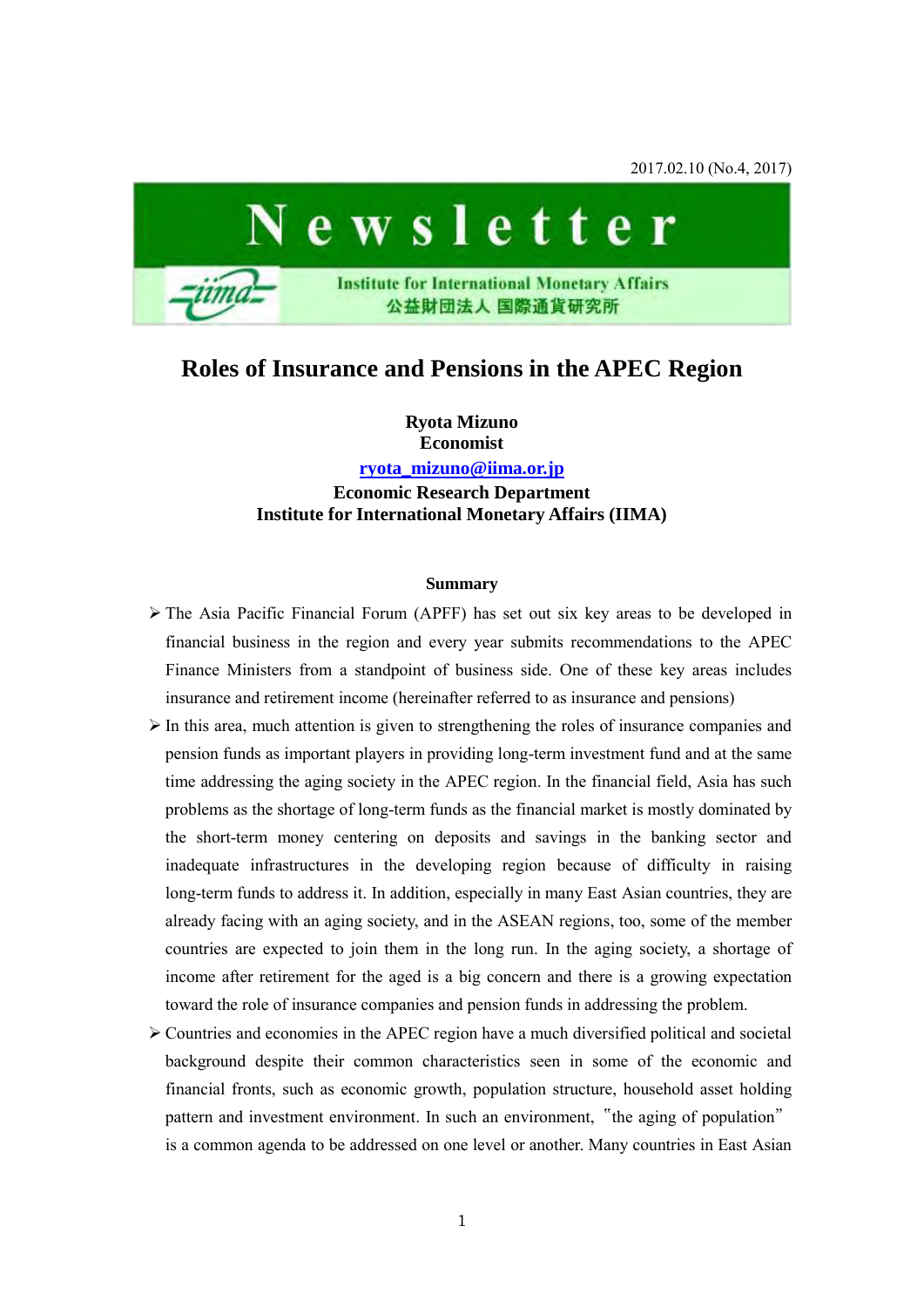region have already reached the aging society, and about a half of the ASEAN countries are expected to face the arrival of an aging society in the near future.

 $\triangleright$  How to address an aging society is an agenda to be recognized even by emerging countries in the ASEAN and other regions which will also experience progress in aging in the longer run. Early start of consideration will be desired since it is an agenda whose solutions should be explored together by both public and private sectors from a long-term perspective. In practice, insurance companies located in advanced economies in East Asia and other regions can start to plan changes and diversify their income structures, for instance, in the short-term, by building up their business know-how on the management of retirement income of the aged people, like pensions, (including new subscription of capital in or M&As of insurance companies in advanced economies) and in the medium to long-term, providing such business know-how to insurance companies in the ASEAN region through new capital subscription and M&As.

## **Full Text**

Among many frameworks for economic cooperation surrounding Japan, the Asia-Pacific Economic Cooperation (APEC) is especially encouraging the financial sector to further enhance their roles in promoting economic development in the region.

Especially in Asia, the financial market is dominated by short-term funds (deposits and savings accounts) mostly pooled in the banking sector while long-term funds are in short supply. Also there are many challenges in the Asian financial sector since, despite the economic development, infrastructure is still in short supply with providers of long-term funds hard to find. Further, there is a rapid aging of the population in East Asia including Japan, which increases the importance of the roles played by insurance and pension sectors to promote a further development of the region.

In this article, the author intends to review the frameworks for the financial development in the APEC region, investigate its present economic and financial situation based on the various data available and explore the future prospect of the insurance and pension sectors.

## **1. Framework for Financial Development in APEC Region; Asia-Pacific Financial Forum (APFF)**

#### (1) Outline of the APFF

In 2012, the APEC Business Advisory Council (ABAC) proposed an establishment of a platform for promoting financial development on a Public-Private-Partnership base in the APEC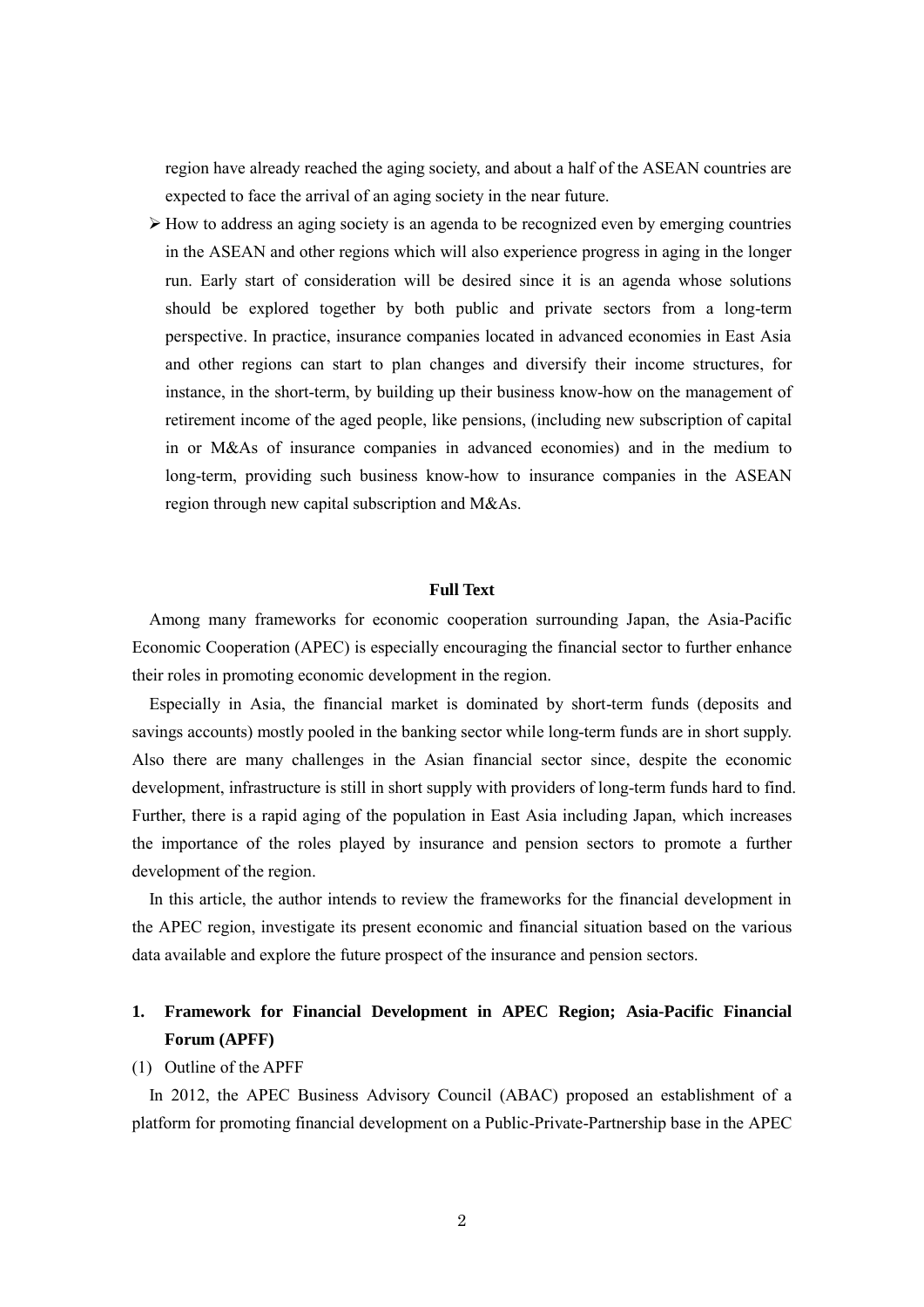region, and the platform formally started its activity as the APFF in 2013<sup>1</sup>. In the background there was an acknowledgement that the financial function should play more important role in promoting a change of economic models in the APEC region from export-oriented model that relied on the demand of Europe and North America to domestic-demand oriented one that satisfies the domestic and intraregional demand of the region that is rapidly growing. Specifically in the financial sector, this model has been heavily dependent upon the banking sector, but it is important, the proposal said, to develop a financial structure that can provide diversified financial means to solve various problems the region faces, such as regional finance, poverty, aging population, environment issues, infrastructure etc. For these purposes, it was regarded necessary to promote the provision of long-term capital, which will require a deep and liquid capital market and active involvement of financial institutions.<sup>2</sup>

Building on the discussions at the preparatory meeting for establishing the APFF, held in April 2013 in Sydney, six priority areas were picked up for deliberation at the APFF. One of them is the insurance and retirement income. A work stream was established to address the various issues in that sector and prepare recommendations submitted annually to the APEC Finance Ministers. The report notes that given the long-term nature of their business, insurance and pension funds are expected to play a role of "long-term investor" as well as "financial stabilizer." In addition, with the public social safety networks and medical security facing difficulty caused by aging population and low interest rate environment, insurance companies and pension funds are further required to play much more important roles for the sustainable growth and development of the region, the report says.

#### (2) Insurance and retirement income area discussed in the APFF

The roles of insurance and pension industry expected in the APFF are to encourage the regulatory authorities to take policies and regulatory requirements that meet the long-term business characteristics of the industry and to advise to the APEC Finance Ministers on the development of system and its funding to prepare for the longevity risks. Major issues for 2014 included (a) regulations and accounting, (b) long-term investment and capital market, and (c) solutions for longevity risks.<sup>3</sup> Further, taking into consideration the arguments made in each year's work stream and development of the insurance and pension industry, two issues of (d) micro-insurance and (e) hazard risk finance were added to the major agendas for the year. These

<sup>2</sup> APFF: "APFF Sydney Symposium Report 2014 Version"

-

<http://www.ncapec.org/events/APFF/APFF%20Sydney%20Symposium%20Report%202014%20Version.pdf>  $3$  APFF: INTERIM REPORT TO THE APEC FINANCE MINISTERS  $(2014)$ 

<sup>1</sup> Please refer to the International Financial Topic No. 262, "Discussions on the Asia Pacific Financial Forum", 2014 (available only in Japanese) http://www.iima.or.jp/Docs/topics/2014/262 j.pdf

[http://www2.abaconline.org/assets/APFF/APFF%20Interim%20Report%20Public%202014-08-21%208%2022%202](http://www2.abaconline.org/assets/APFF/APFF%20Interim%20Report%20Public%202014-08-21%208%2022%202014.pdf) [014.pdf](http://www2.abaconline.org/assets/APFF/APFF%20Interim%20Report%20Public%202014-08-21%208%2022%202014.pdf)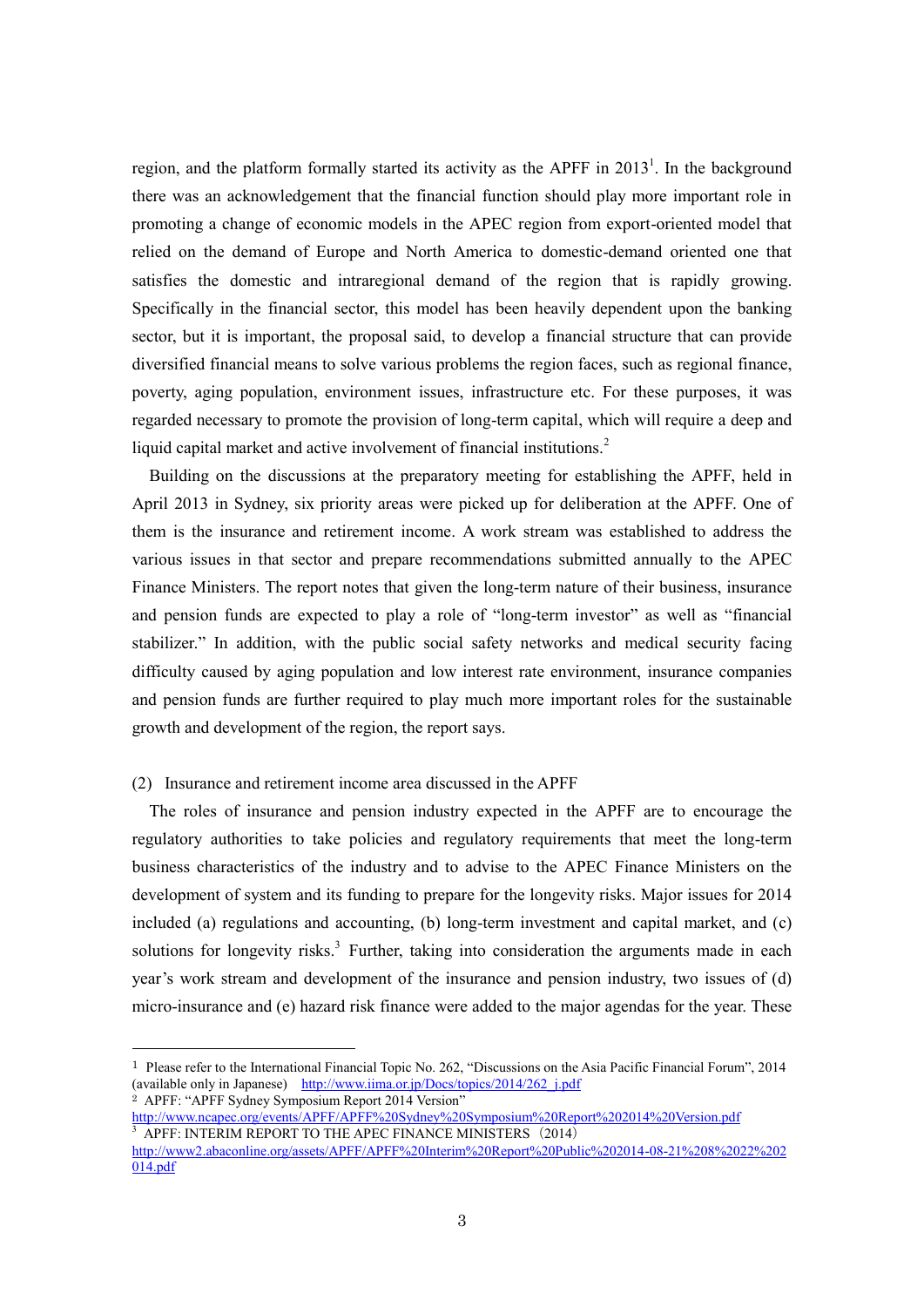issues have been discussed by insurance companies, pension funds, academic experts, policy makers, financial regulators and related organizations to promote the development of the APEC region and solve the problems surrounding the region.

## **2. Diversity and Common agendas in the APEC region**

#### (1) Landscape of the region

As is noted above, the banking sector dominates the finance industry of the APEC region, especially in the ASEAN countries. Funds are mainly held in the form of "cash and deposits", which are essentially of short-term nature and liquid. In demographic structure, several countries including Japan and some East Asian economies have seen progress in aging of population.

In the meanwhile, APEC consists of broad areas of the North America region including the U.S., Canada and Mexico, Oceania including Australia and New Zealand, and the ASEAN countries like Thailand and Malaysia. This means that it is a collective body of various countries and a diversified regional society which differs not only in the economic development level but also in politico-society background. I would like to review the current state of economic and financial environment, exploring the ways where insurance companies and pension funds can be expected to further exercise their ability as "long-term investors" and "financial stabilizers" in such a diversified regional society of APEC.

#### (2) What can be seen from the statistics?

First I would like to review the current state of economy and finance, based on the statistics to see how the economies and finance that constitute the basis for the development of insurance and pension industry have developed to support the economy and finance in each country and region as a whole. Despite the constraints on the analysis by the lack of availability of data in some countries, the author tried to analyze them in two ways from a regional aspect (like East Asia) and from the degree of economic development in comparable two countries (like big economies or British Commonwealth economic zone). They are classified into (I) East Asia (Korea and Taiwan), (II) Southeast Asia (Singapore and Malaysia), (III) Big economies (Japan and the U.S.), and (IV) British Commonwealth economic zone (Australia, Canada and New Zealand). Factors under review include (i) economic growth rate (in real GDP in U.S. dollars) and (ii) Demographics (age structure) as the basis of the economy, (iii) flow of funds (stock) of household assets and (iv) balance sheet of household assets and liabilities to see the current status of insurance companies and pension funds in the household assets, and (v) investment environment of risk assets (stock prices and inflation rates) and (vi) 10 year government bond yields to see the base for guaranteed yield of insurance products and investment destination.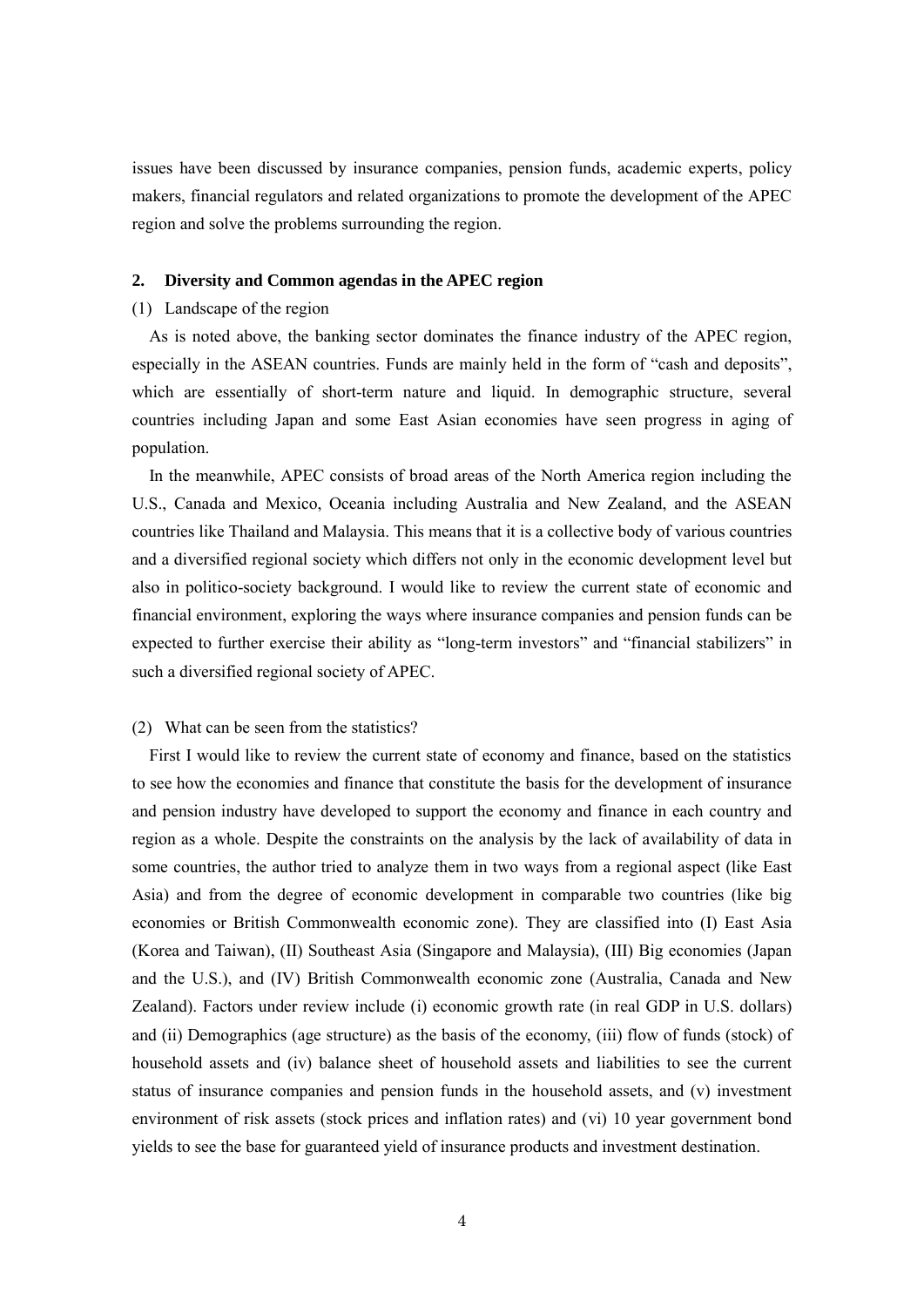(I) East Asia (Korea and Taiwan)

(i) Economic growth rate (GDP)

These countries have had high economic growth in Asia and their per capita GDP exceeded \$10,000 at the beginning of the 1990s. Although the economic growth slowed down in both countries after the Asian currency crisis in 1997 and global financial crisis in 2008, these countries have been enjoying a long-standing economic development. (Chart 1)



## (ii) Demographic composition (Age structure)

Both Korea and Taiwan have been experiencing an aging of population with declining birthrate. Especially in Taiwan, there is a rapid increase in the middle- and elder aged in 50s and early 60s, as well as senior aged in late 60s and over. Despite the increased influx of foreign labor force, it is expected both countries will see a rapid aging of population in the future. (Chart 2)





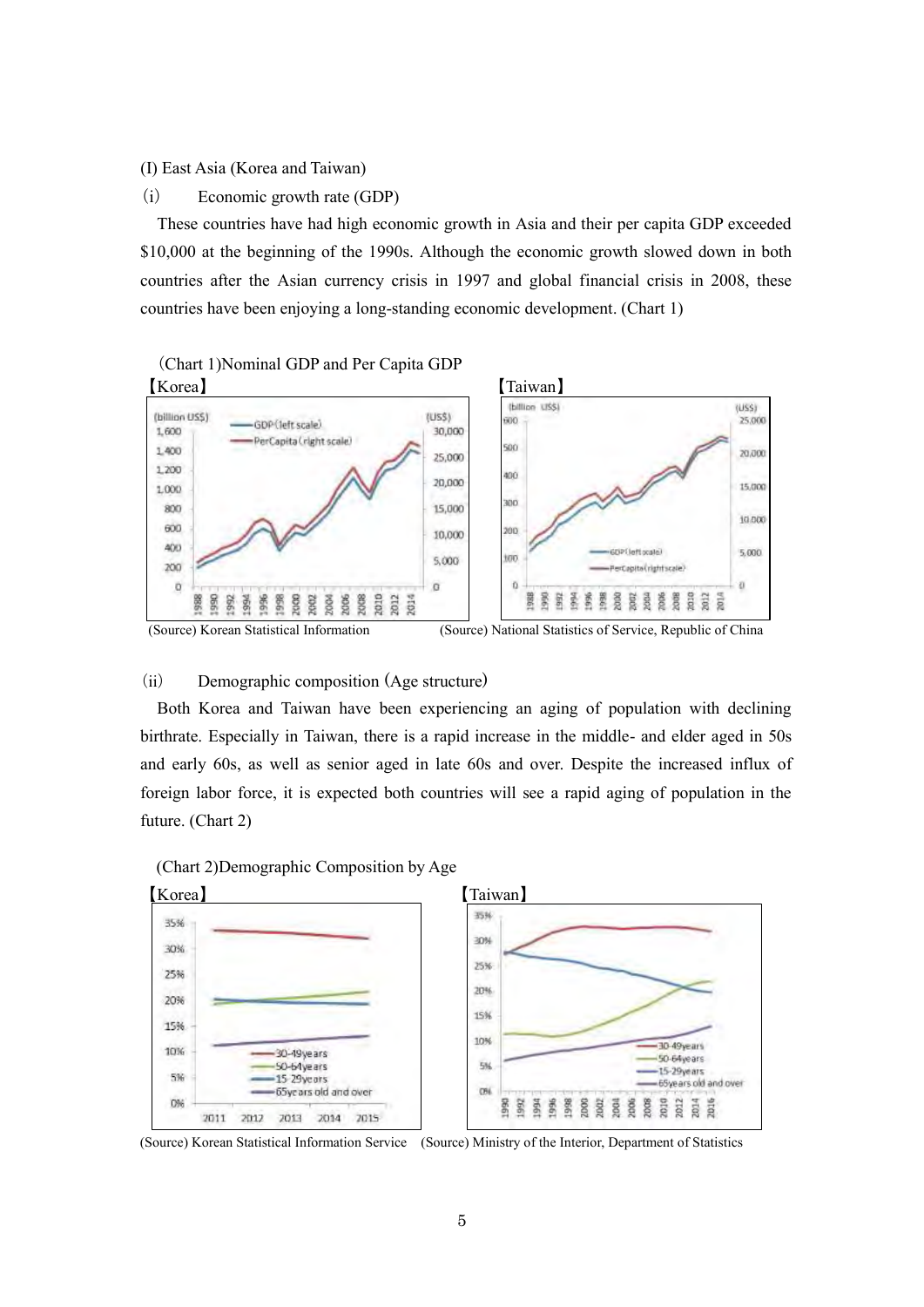#### (iii) Flow of Funds Structure (in Stock)

As the financial characteristics of the APEC region shown above suggest, the share of cash and deposit in the household assets are the highest in Korea and Taiwan. At the same time, while other assets are on a declining trend, there is a rapid increase in insurance and pensions like term insurance supported by their high economic growth. (Chart 3)





108.102

2328 2392

**PATO Quantity** 

40%

308

20%

um

DN



#### (iv) Assets and liabilities of household sector and its balance sheet

As is shown in (iii) above, the asset composition of Korea and Taiwan have more or less a similar tendency but in balance sheet they differ to some extent. In Korea, ratio of assets to liabilities (net asset) is small compared to other advanced economies with long-term liabilities like housing loans on an increase. The abundancy and liquidity of assets have been rather limited, causing concerns for their impact on the economy. Meanwhile in Taiwan, net asset is on a rise with long-term liabilities like housing loans decreasing. Abundancy and liquidity of household-held assets are increasing. (Chart 4)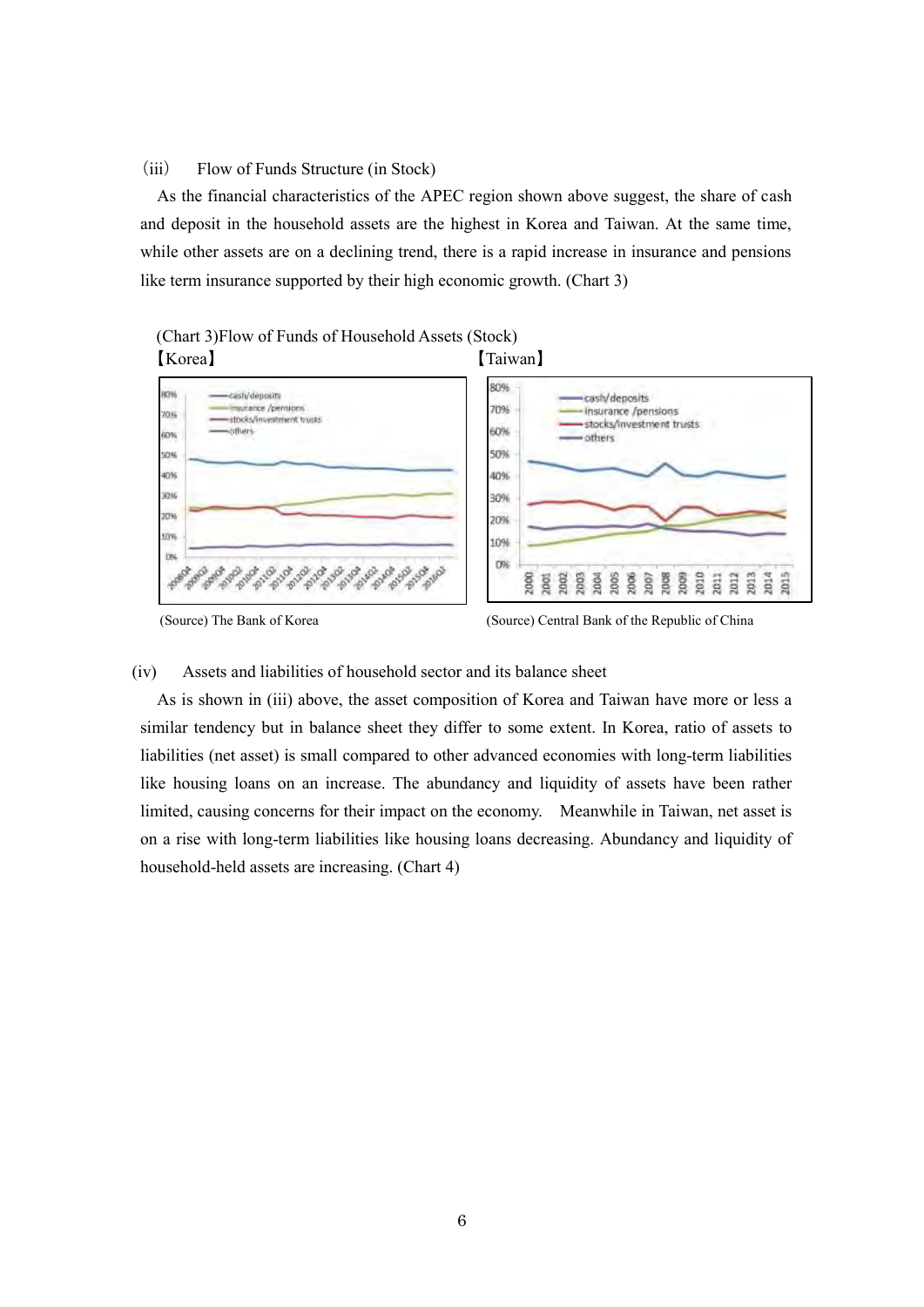## (Chart 4)Household Assets/Liabilities and Balance sheet 【Korea】 【Taiwan】



(Source) The Bank of Korea (Source) Central Bank of the Republic of China

(v) Investment environment of risk assets (stock market and inflation rate)

In both countries the stock prices tend to increase while inflation rates are declining in the long-run, giving investors a favorable environment (with rising stock prices and asset values). This would promote a shift of money to risk assets, but the actual investment position of such risk assets as stocks and mutual funds have been staying flat or falling a bit in both countries. (Chart 5)



## (vi) Yields on 10-year government bonds

(Chart 5)Stock Prices and Inflation Rates

Yields on government long-term bonds have tended to come down in both countries over the time. This may squeeze, depending on their income structures, the incomes of insurance companies which provide products with high prospective yields to the consumers. (Chart 6)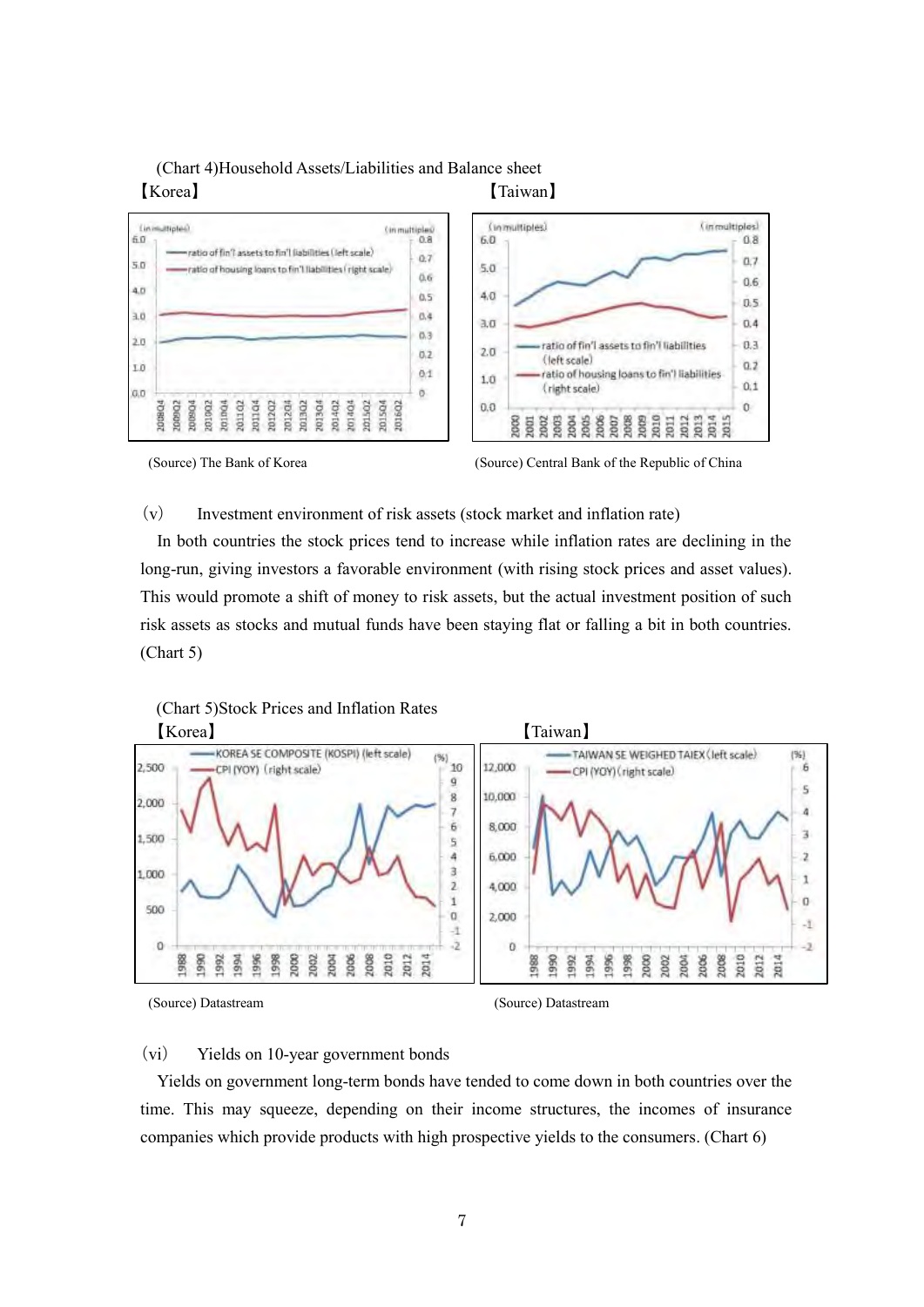(Chart 6)Yields on 10-year Government Bonds 【Korea】 【Taiwan】



## (vii) Section Conclusion

Based on the situations seen above ((i) to (vi)), it can be concluded that Korea and Taiwan have sustained economic growth, matured demographic structure, favorable investment environment (with some concerns in Korea) and abundant and liquid asset holdings of the household sector which offer a prospective market for the insurance companies and pension funds. However, the government bond yields tend to come down, which might squeeze the income of insurance and pension industry depending on their income structures. As both countries will face the aging of population in the middle- and long-term context, there will be a more growth potentiality, in terms of an industry's prospect, in the area of pensions and health care which represent the risks of longevity and aging.

## (II) Southeast Asia (Singapore and Malaysia)

## (i) Economic growth (GDP)

As was the case in the East Asian countries seen (1) above, Singapore and Malaysia also experienced an economic slowdown after the Asian currency crisis in 1997 and global financial crisis in 2008, but they have achieved a long-term growth. Per capita income (GDP) of Singapore ranks the top in the Asian region while Malaysia reaching the level of US \$ 10,000 in 2013, with both having a large pool of middle-income group. (Chart 7)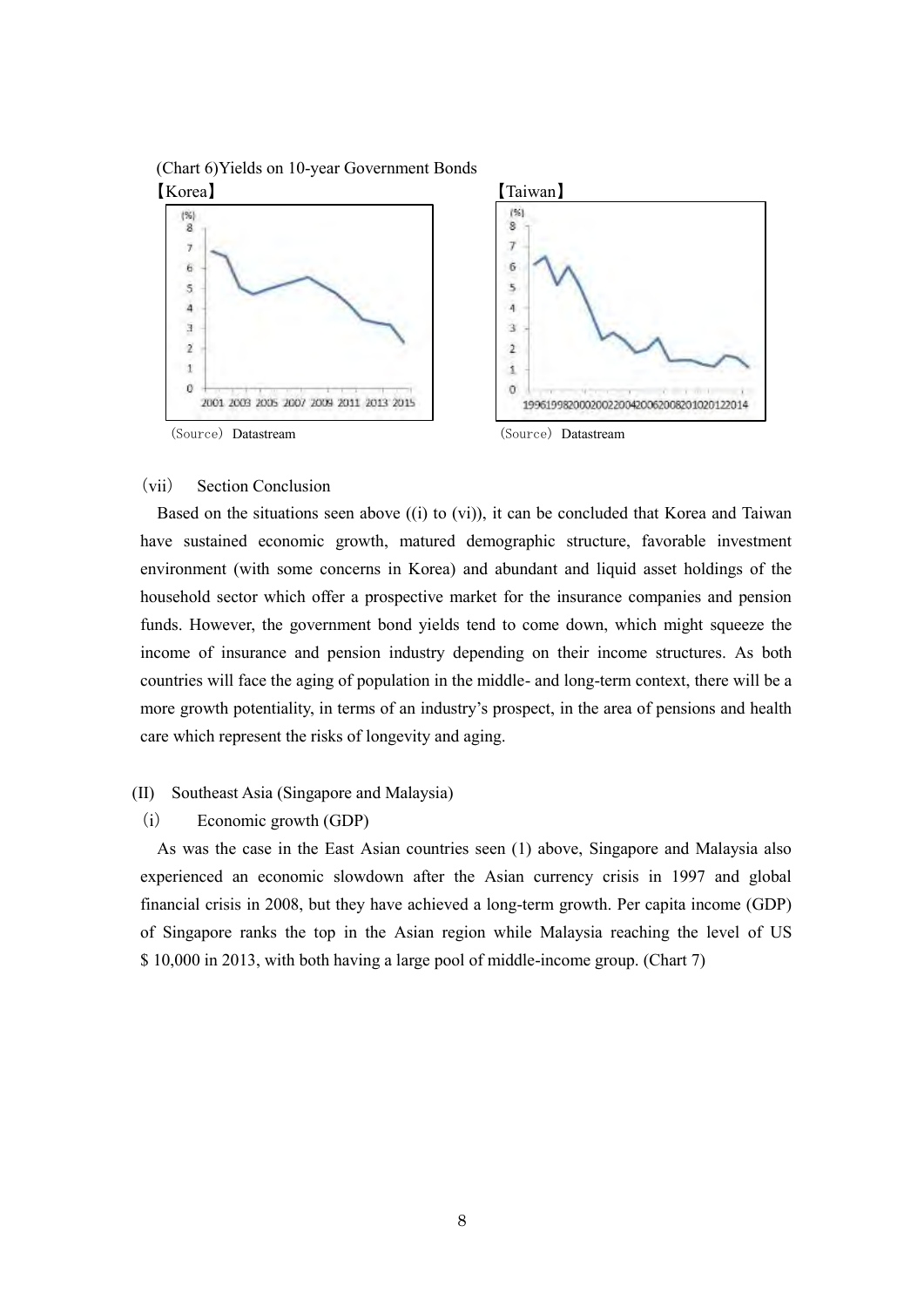

## (ii) Demographic composition (by age group)

The two countries differ in their demographic structures with Singapore experiencing a decline in the population group of 30s and 40s while the population group of 50s increasing, showing a progress of aging. On the other hand, Malaysia has a more stable demographic structure with the largest group centering in 10s and 20s, which shows that Malaysia can enjoy population bonus for a foreseeable future. (Chart 8)





#### (iii) Flow of Funds (Stock)

As stated above, the short-term liquid assets like "cash and deposits" dominate the financial market also in these countries. However, in Singapore, "insurance and pensions" account for the highest share because the country implements a forced comprehensive social security plan called Central Provident Fund (CPF) which requires its citizens to set aside for retirement, as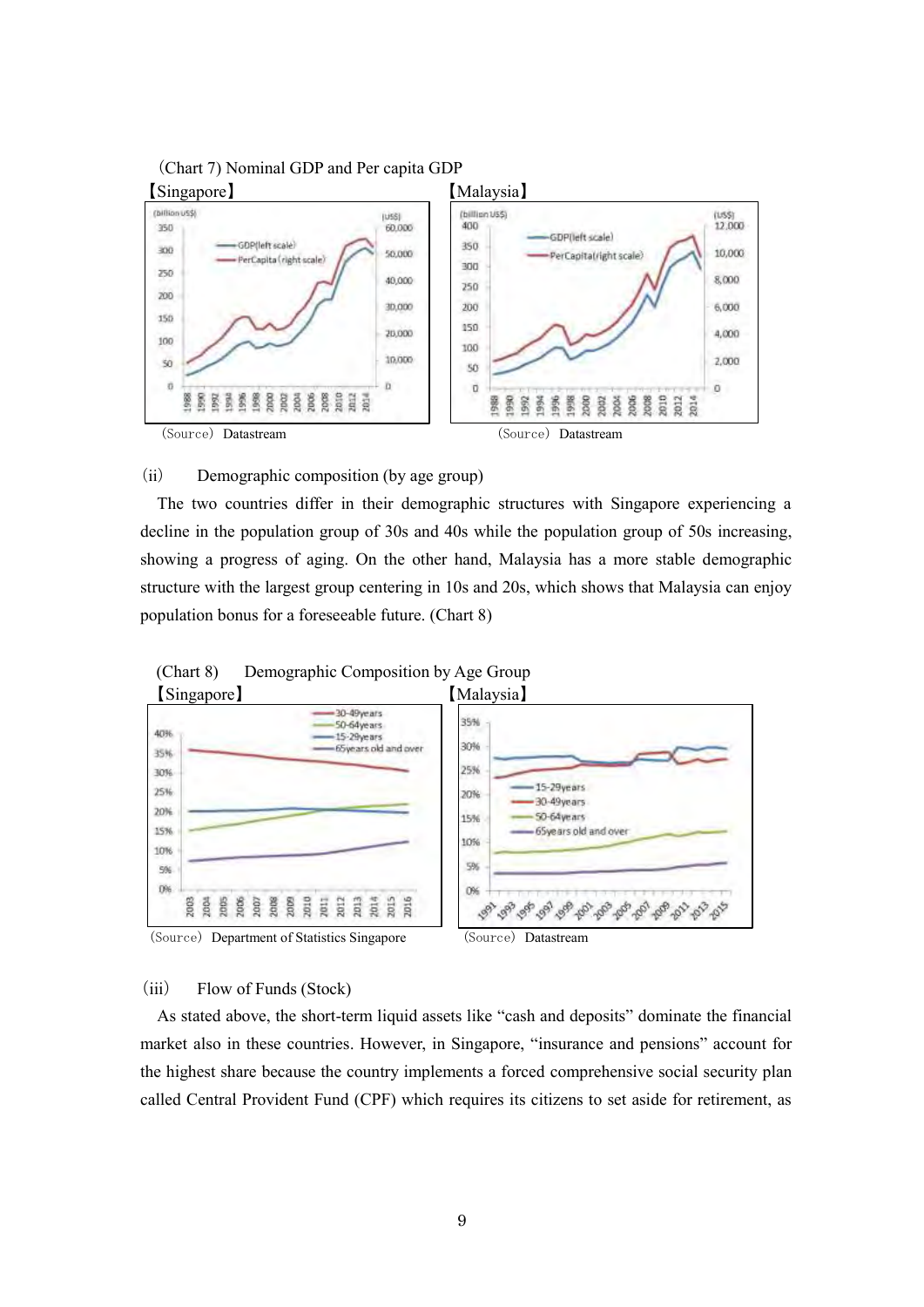well as for healthcare, home ownership, family protection and asset enhancement<sup>4</sup>. In both Singapore and Malaysia, the share of risk assets like stocks and mutual funds has been declining. (Chart 9)





(iv) Assets and Liabilities of Household Sector (Balance Sheet and Debts)

Singapore and Malaysia differ in both household assets holdings and their balance sheet of assets and liabilities. In Singapore, the share of assets to liabilities (size of net assets) has remained stable but the housing loans has a high share in the liabilities, suggesting a strong constraint on the liquidity in the household assets. Meanwhile in Malaysia, although net assets level is shifting from a plateau to a slight decline in a relatively low income environment, the share of housing loans in the household liabilities remains at stable level, suggesting households have a sustainable liquidity in their assets. (Chart 10)



(Chart 10) Balance Sheet of Household Assets and Liabilities

-

<sup>4</sup> Refer to Central Provident Fund Board: "Schemes".<https://www.cpf.gov.sg/Members/Schemes>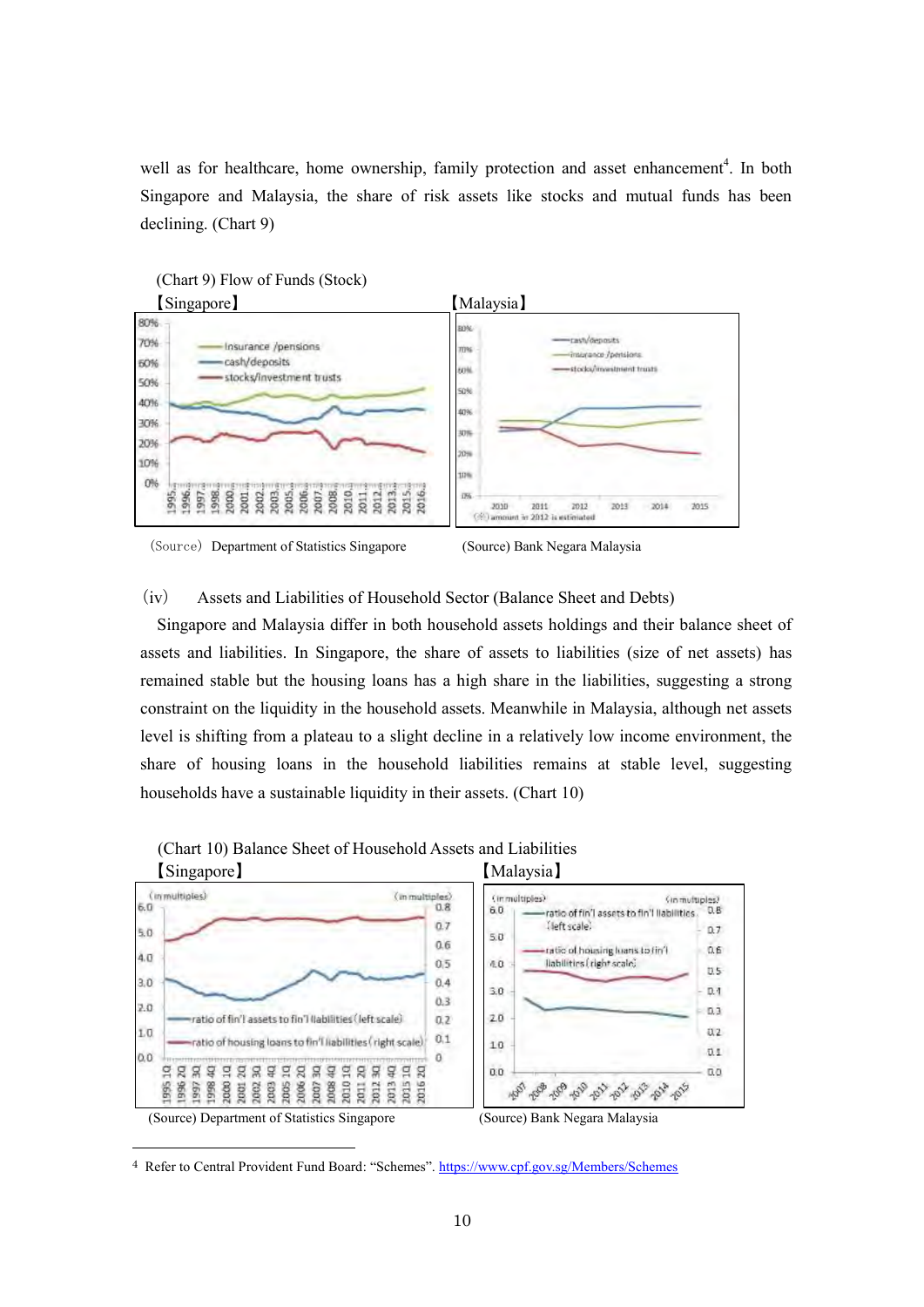(v) Investment environment for risk assets (Stock markets and inflation rates)

Stock prices are on a rising trend in both countries in the long-term, with inflation rates making a sustainable development except for the periods of increasing resources prices like oil prices and jumping food prices in 2008 for Malaysia and in 2008 and 2011 for Singapore<sup>5</sup>. However, the share of risk assets in the whole household assets continues to be flat or slightly decreasing, implying that the favorable investment environment has not been fully exploited. (Chart 11)



## (vi) 10-year government bond yields

-

The government bond yields tend to decline in the long run, but the margin of decline has been smaller in recent years after temporary larger declines in some years. Therefore, government yields have not affected much the income structure and management environment of the insurance and pension industry. (Chart 12)

<sup>&</sup>lt;sup>5</sup> For Singapore refer to: Monetary Authority of Singapore 「Annual Report 2011/2012」 [http://www.mas.gov.sg/annual\\_reports/annual20112012/index.html](http://www.mas.gov.sg/annual_reports/annual20112012/index.html) For Malaysia:Bank Negara Malaysia「Annual Report 2008」 [http://www.bnm.gov.my/files/publication/ar/en/2008/ar2008\\_book.pdf](http://www.bnm.gov.my/files/publication/ar/en/2008/ar2008_book.pdf)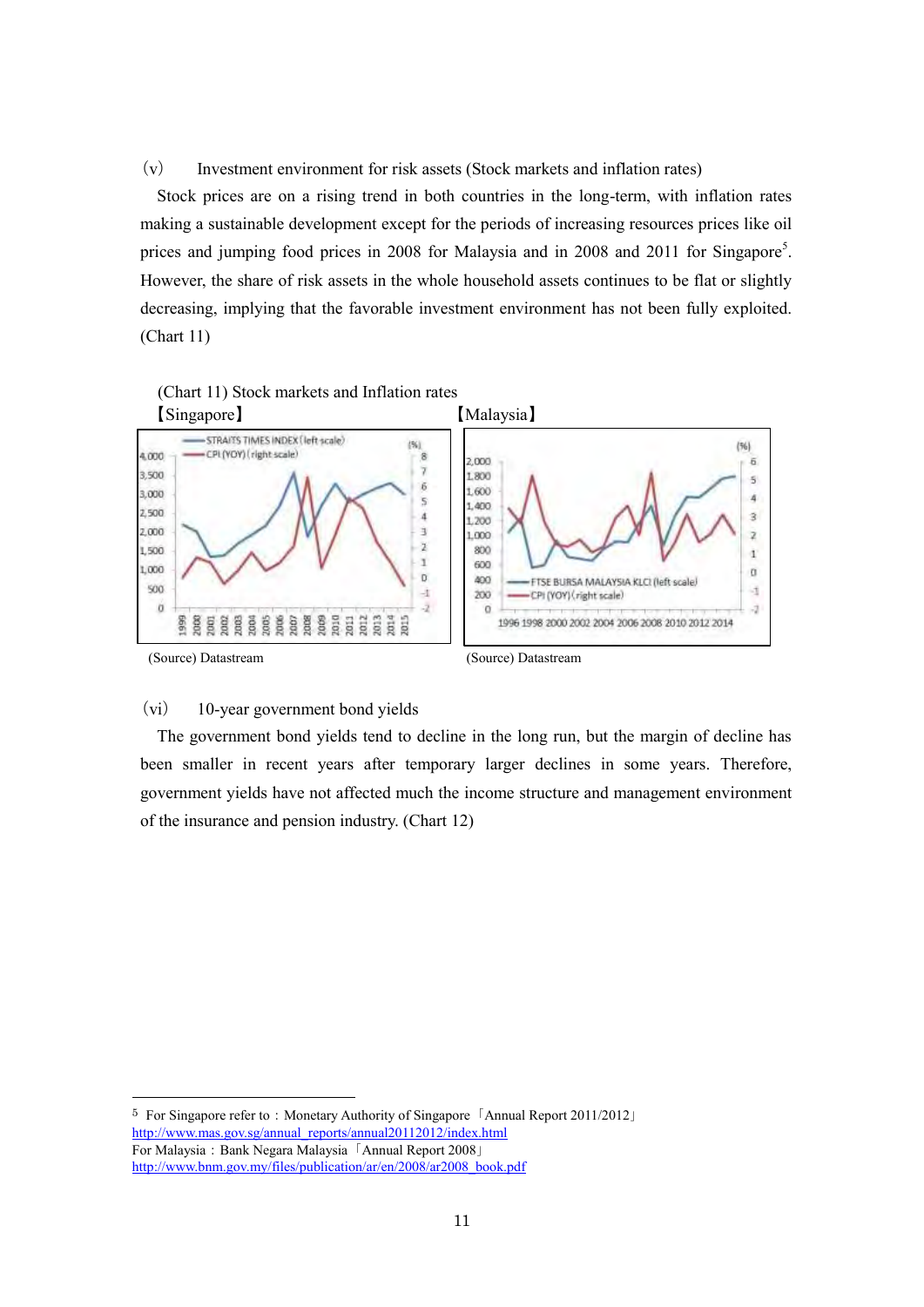

(Source) Datastream (Source) Datastream

## (vii) Section Conclusion

Both Singapore and Malaysia have been on a rising trend in their economy in the long run, despite the differences in their demographic structures. Singapore will see further aging of the population while Malaysia will be able to enjoy the demographic bonus with their large young generation pools and further expected increase in population. The situation of household assets shows both Singapore and Malaysia have in common a high share of cash and deposits in their assets, although in Singapore share of insurance and pension funds has been on an increase due to a national policy for the social safety network. Given the favorable investment environment and stability in the government bond markets, both countries offer a good chance for the insurance and pension industry to attract more funds, especially in the areas of pension and healthcare in Singapore which will face an accelerated aging of population, and in the areas of life insurances in Malaysia which will continue to enjoy the demographic bonus.

#### (III) Big Economies (Japan and the United States)

(i) Economic Growth (GDP)

The pattern of the economic growth differs significantly between Japan and the U.S. The Japanese economy has been suffering from a prolonged stagnation since the middle of the 1990s. Although the economy recovered in 2011 and 2012 in dollar terms, the economy should be viewed as still stagnating in terms of yen given the historical appreciation of the yen against the dollar and its impact on the Japanese economic zones during that period. On the other hand, the U.S. has been expanding in the long run despite its temporary setback after the global financial crisis in 2008. They show that there are different growth patterns even among the matured economies. (Chart 13)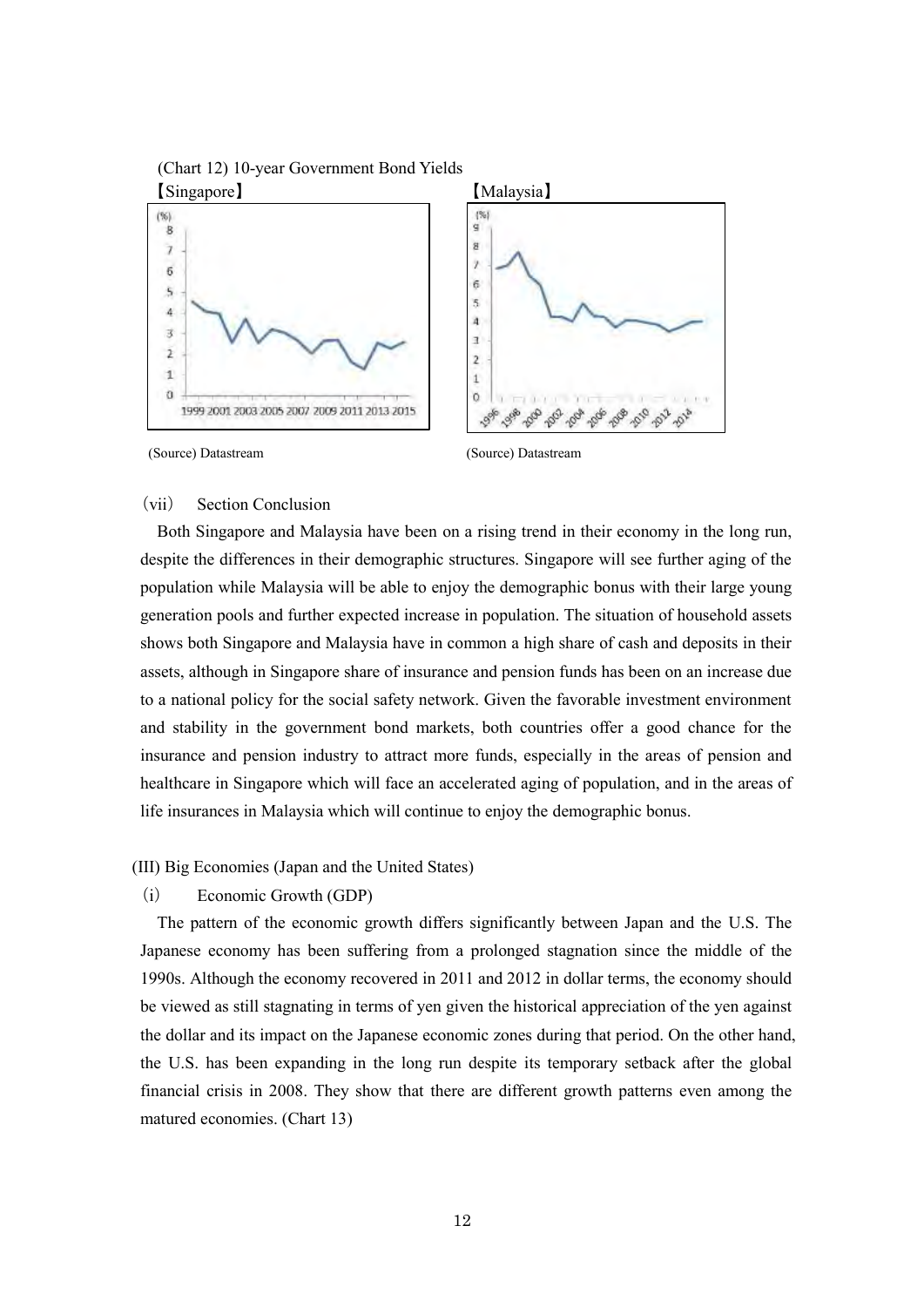

## (ii) Demographic Composition (by age group)

The demographic situation shows a different face between the U.S. and Japan since the two countries differ not only in the natural increase/decrease of population but also in their social mobility (for instance the U.S. has a large influx of people from Central America). Japan had almost the same share of elders over 65 as those in 30s and 40s in 2015, the latest year for which the data are available, with young people in 10s and 20s accounting for the smallest share in the population. This is Japan's special feature not seen in other countries. On the other hand, the U.S. has a relatively stable demographic composition although the share of elders over 65 is on a rise recently. The Japan's economic stagnation in recent years can be partly attributed to this decrease of productive-age population. (Chart 14)



#### (iii) Household's Flow of Funds (Stock)

Although the risk assets like stocks and mutual funds decreased in both economies at a time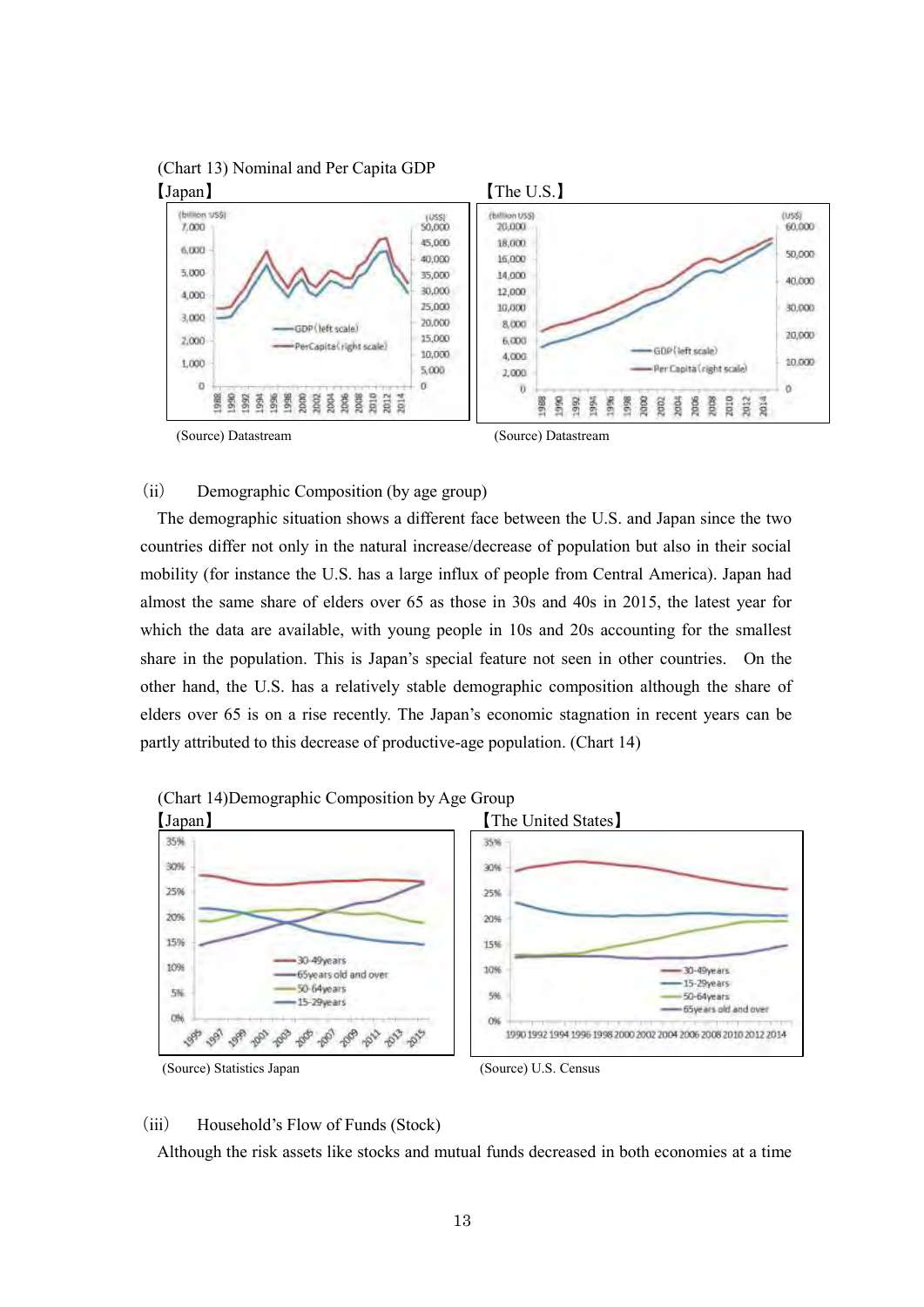of IT bubbles crisis in 2000 and the global financial crisis in 2008, there was no big shift of funds in the household as a whole. As in other countries in Asia, Japan is notable for its high share of cash and deposits. Both countries have substantially large share of insurance and pensions but they differ in its breakdowns with Japan centering on insurance while the U.S. centering on pensions. (Chart 15)





## (iv) Assets and liabilities of household (balance sheet and debts)

Both countries have a high share of housing loans in the total household liabilities. Although there may be some cases where the housing loans come to constrain asset liquidity, the ratio of assets to liabilities (net assets) is reasonably large and has been rising. So the impact of housing loans on assets is considered to be still small. (Chart 16)



(Chart 16)Household Assets and Liabilities and Balance Sheet



(v) Investment environment for risk assets (Stock market and inflation rate)

Situations in the stock markets have been different between the United States and Japan. In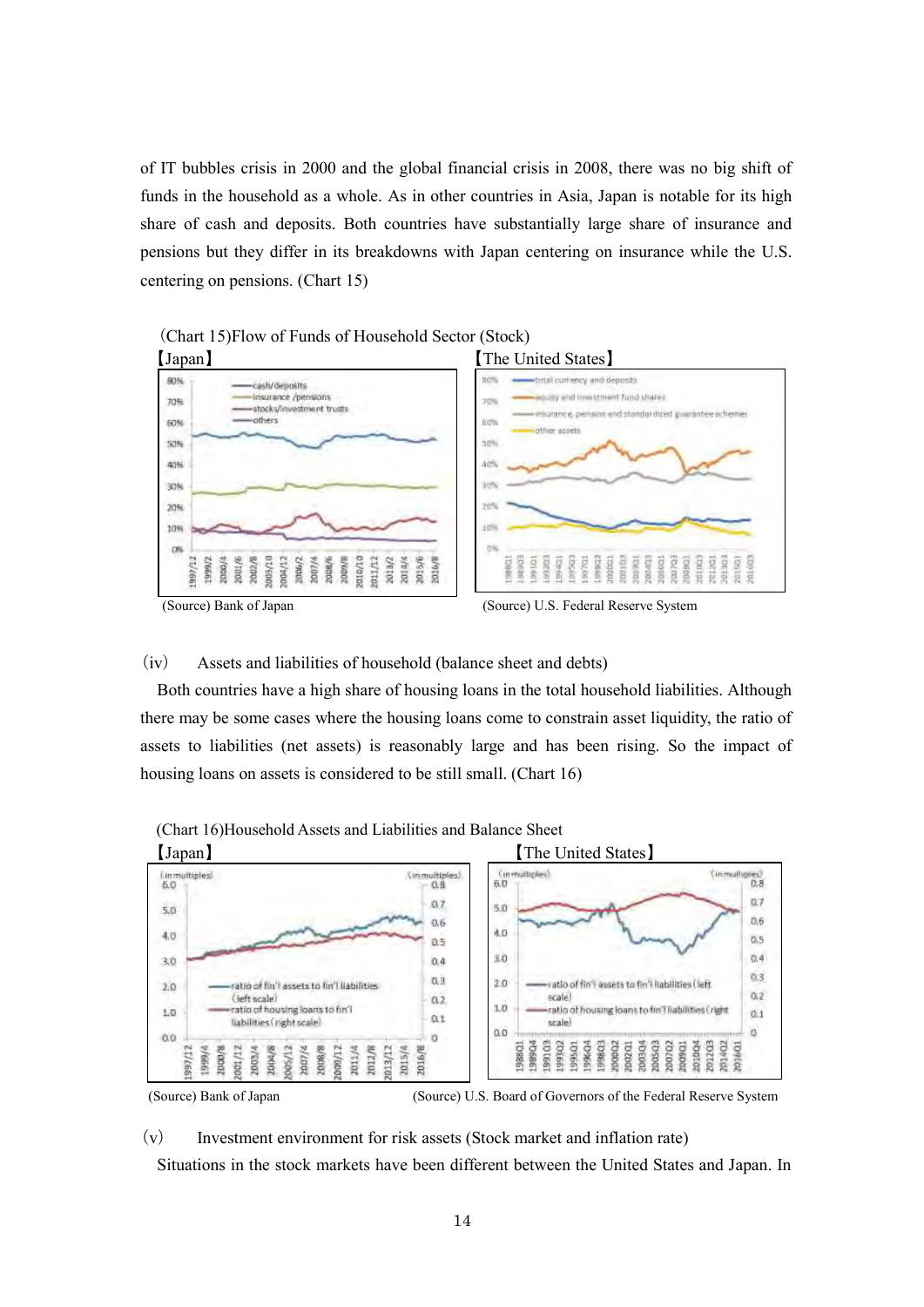Japan the stock market has been stagnant on a prolonged shrinking trend since 1990 despite the recent recovery since 2013. In contrast, the stock prices have been rising in the long run in the U.S., excluding the falls at a time of IT bubble crisis in 2000 and global financial crisis in 2008. On the inflation side, Japan has been seeing a long-term deflationary trend except for short-lived pickups reflecting the consumption tax hike in 1997 and 2014. In the U.S. it has recently been on a deflationary trend after being stable for a long time. It is not a favorable environment to make investment in risk assets in Japan whose stock market has been stagnant despite the deflationary trend in price movements. In the meanwhile, the U.S. has a good condition for investment, resulting in the largest share allocated for risk assets like stocks and mutual funds among the household assets. (Chart 17)



## (vi) 10-year government bond yields

The yields have tended to decline in the long run in both countries, and especially in Japan the yield has been at an historic low, dropping into negative range since 2013 influenced by the easy monetary policy. It has given a negative influence on the income structure and investment environment of the insurance and pension industry in both countries. The yields may rise depending on the future direction of monetary policy, but for the time being the industry will continue to face a hard time in the aspect of income structure and investment environment. (Chart 18)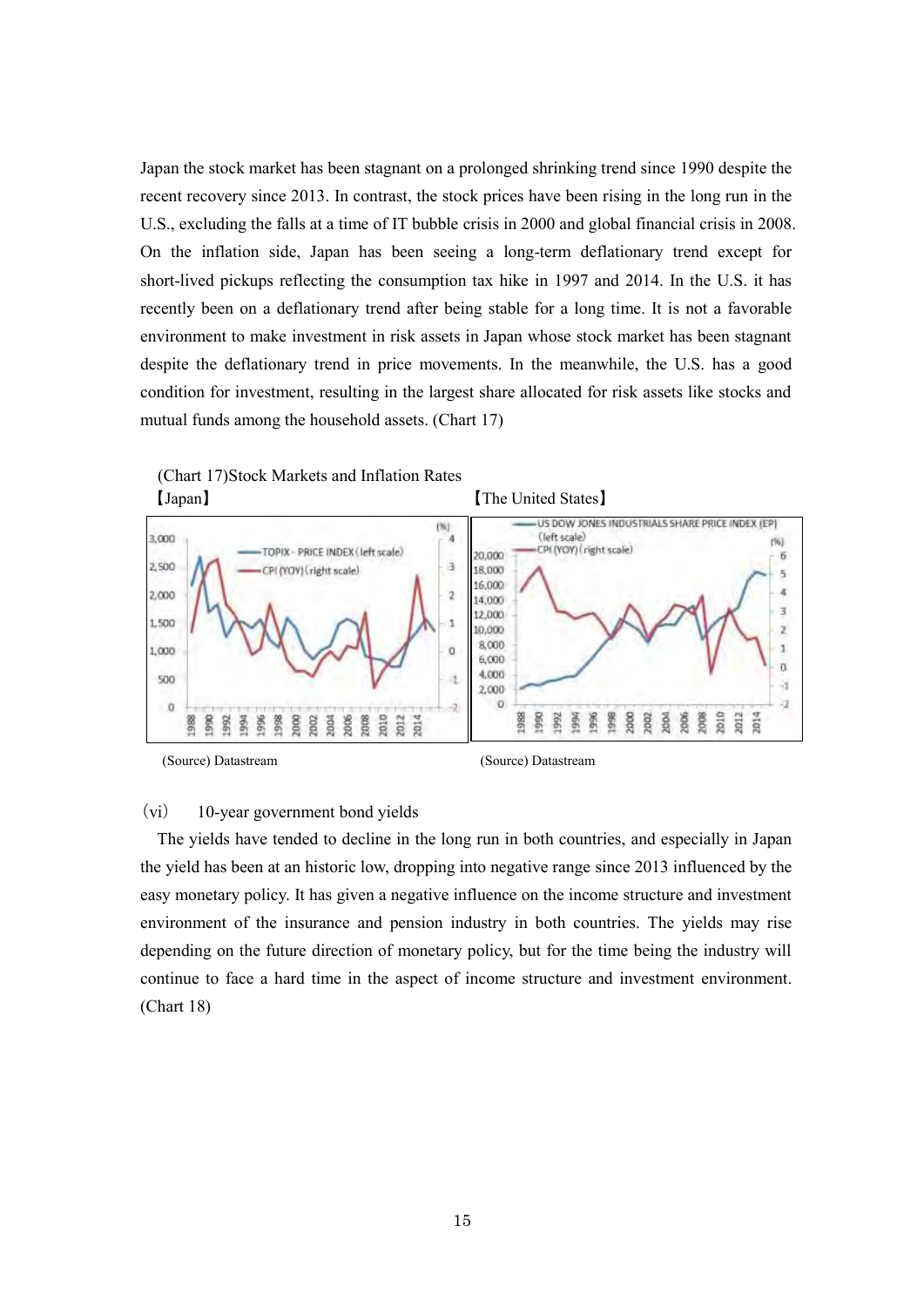

## (vii) Section Conclusion

Although Japan and the U.S. have a common ground of having a large scale of GDP as economic giants, they differ in the growth base and demographic prospects and they have different investment environment for risk assets. Looking from the perspective of growth potential of the insurance and pension industry, Japan seems to have some potentiality in pensions and healthcare business to help households to prepare for the risks relating to longevity and aging, but the industry will face hardships from economic and monetary situations as well as from earning structures and investment environment influenced by such situations. On the other hand, the insurance and pension industry in the U.S. is expected to have a continued growth potential in an environment of stable economic growth and demographic structure which will provide good investment opportunities.

## (IV) British Commonwealth Nations (Australia, Canada and New Zealand)

(i) Economic Growth(GDP)

Australia, Canada and New Zealand have been enjoying a long-term economic growth since the 2000s although they all had an economic slowdown after the financial crisis in 2008. Although each of them faced a depreciation of currencies in 2015, it is regarded that they remain on a growth path from a longer perspective of time. (Chart 19)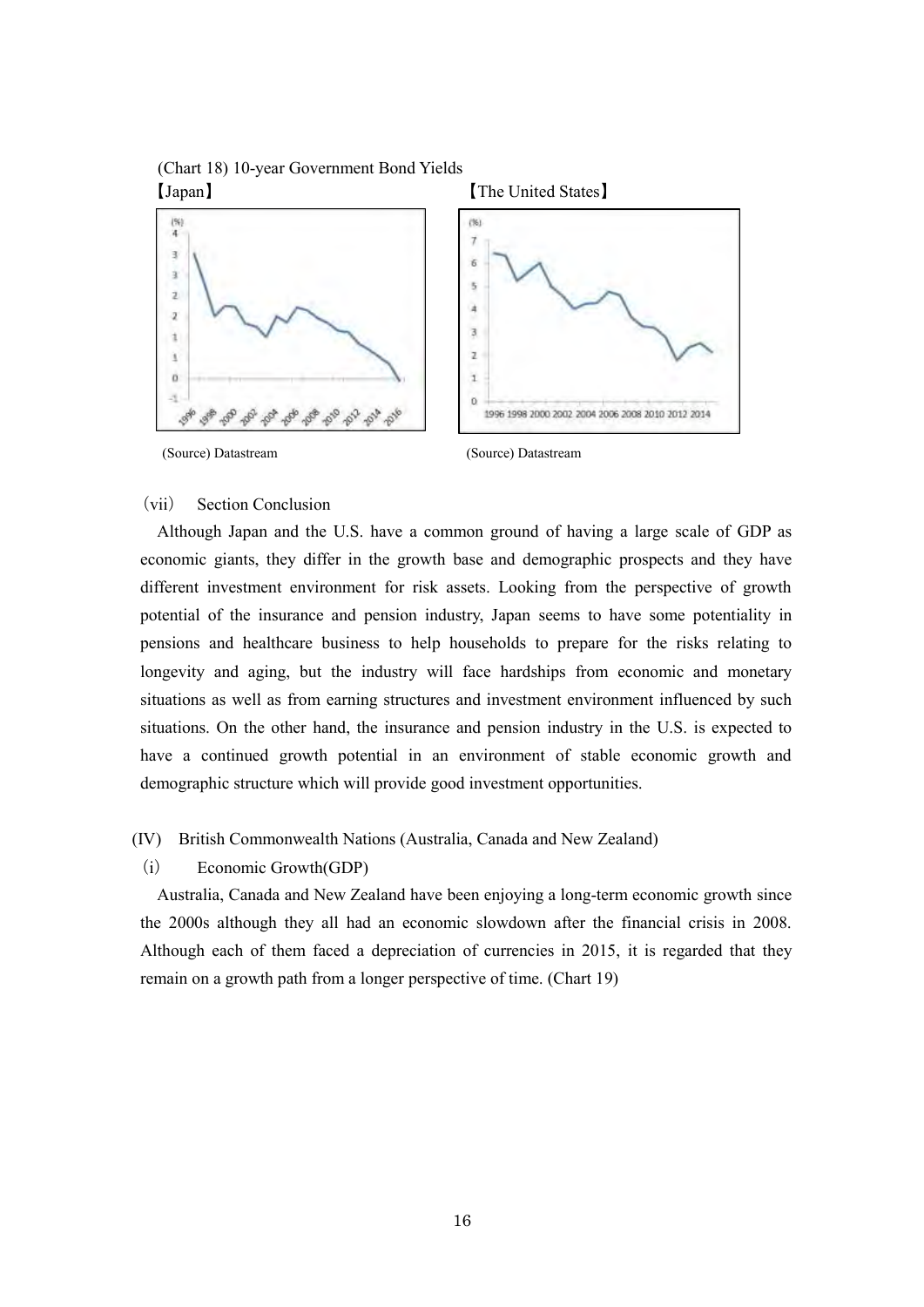

20,000

15,000

10,000 5,000

 $\overline{a}$ 

(Source) Datastream

 $\frac{3}{2}$ 

景  $994$ 996

880

100

50

 $\bar{\mathbf{a}}$ 

-

## (ii) Demographic composition (by age group)

**1988**<br>2002 2008 2008 2011<br>2012 2012 2013

There has been no big change seen in the demographic composition due to social increase of population reflecting the inflow of immigrants in Australia and Canada and a natural increase of population in New Zealand<sup>6</sup>, but in Canada and New Zealand, the population of elder group has been increasing. Especially in Canada, an increase of middle-aged and senior group has been outstanding, with further progress of aging anticipated. (Chart 20)。

 $6 \n\bigcap$ Australian Bureau of Statistics indicates in its analysis in "Historical Population Statistic" the immigrants from foreign countries as a major factor of population increases. [http://www.abs.gov.au/aU.S.stats/abs@.nsf/0/632CDC28637CF57ECA256F1F0080EBCC?Opendocument](http://www.abs.gov.au/ausstats/abs@.nsf/0/632CDC28637CF57ECA256F1F0080EBCC?Opendocument)

②Statistics Canada indicates the immigrants as a factor of population growth since the 2000s in its historical analysis in "Population growth in Canada: From 1851 to 2016" [http://www12.statcan.gc.ca/censU.S.-recensement/2011/as-sa/98-310-x/98-310-x2011003\\_1-eng.cfm](http://www12.statcan.gc.ca/census-recensement/2011/as-sa/98-310-x/98-310-x2011003_1-eng.cfm)

③Statistics New Zealand refers to a natural increase as the greatest contributor to the current population increase in "New Zealand in Profile:2015".

[http://www.stats.govt.nz/browse\\_for\\_stats/snapshots-of-nz/nz-in-profile-2015/population.aspx#](http://www.stats.govt.nz/browse_for_stats/snapshots-of-nz/nz-in-profile-2015/population.aspx)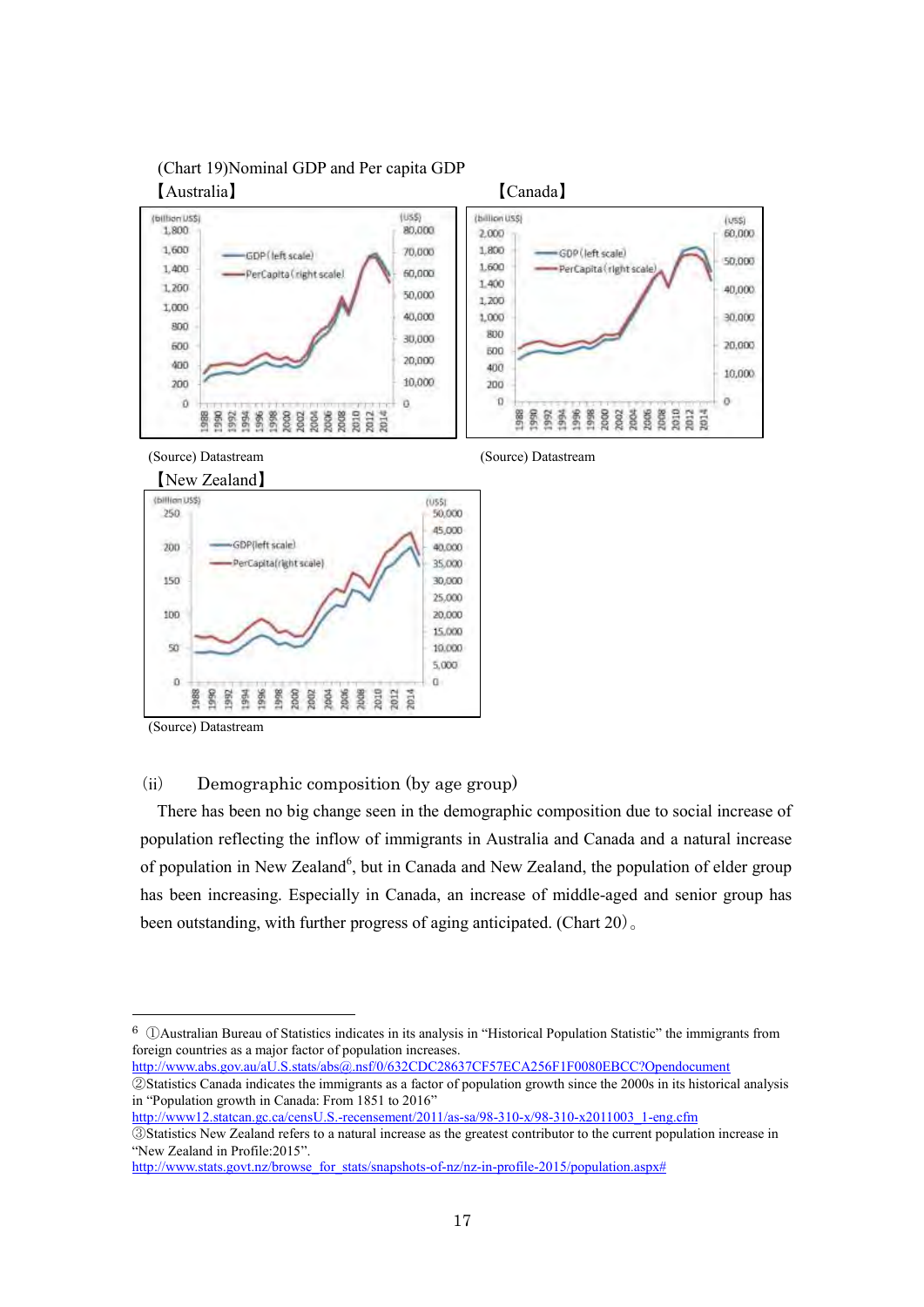



(Source) Australian Bureau of Statistics (Source) Statistics Canada





(Source) Statistics New Zealand

-

## (iii) Flow of Funds (Stock base)

In Australia and Canada, insurance and pensions have dominated the financial landscape for a long time, especially in Australia due to an increased inflow into superannuation system, an Australian version of corporate financed pension<sup>7</sup>, and in Canada due to significant increase in mutual funds in Stock/mutual funds category. Factors behind this increase include that influence of global financial crisis was relatively less severe in Canada compared to other advanced countries and that consumers give a higher confidence in mutual funds as fitting for their consuming purposes than other financial products such as bonds and stocks.<sup>8</sup> In contrast to the two countries above, stocks and investment trusts have a larger share in New Zealand especially dominated by non-listed stocks and those of non-incorporated companies. (Chart 21)

 $7$  For details of Superannuation Scheme, see Australian Securities  $\&$  Investments Commission "ASIC's MONEY SMART" [https://www.moneysmart.gov.aU.S.uperannuation-and-retirement](https://www.moneysmart.gov.au/superannuation-and-retirement)

<sup>8</sup> The Investment Fund Institute of CANADA"The History of Mutual Funds" <https://www.ific.ca/wp-content/uploads/2013/09/2013-Annual-Report-to-Members.pdf/5494/>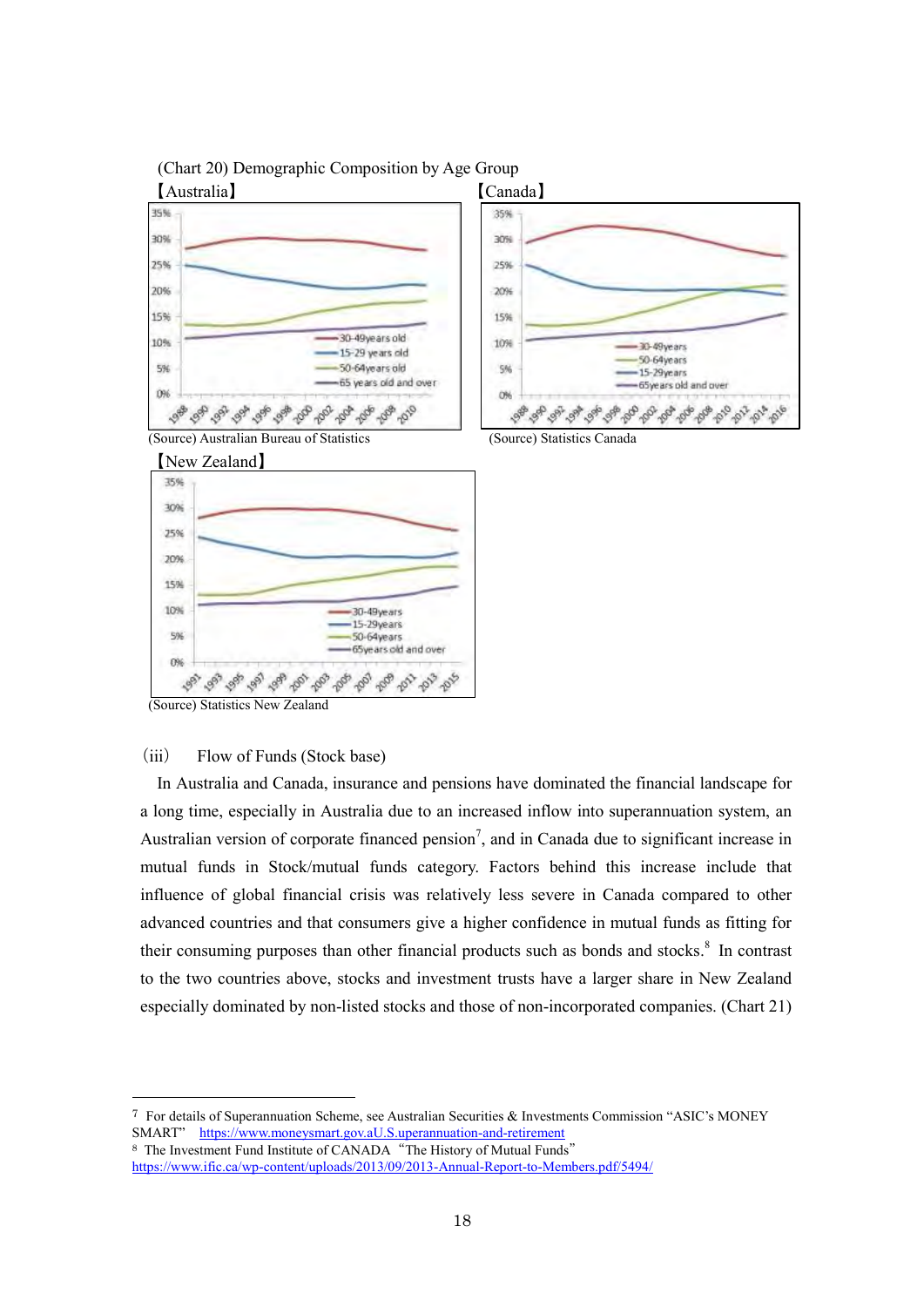

# (Chart 21) Flow of Funds (Stocks) of Household Assets





(Source) Reserve Bank of New Zealand

(iv) Household Assets and Liabilities (Balance Sheet and debts)

Ratio of assets to liabilities (magnitude of net assets) differ in each country with the ratio declining in Australia and New Zealand and especially in Australia from a relatively low level as compared to other advanced economies. Housing loans take a larger share in liabilities in all of three countries, depicting a common feature that they all have higher debts in long term liabilities. (Chart 22)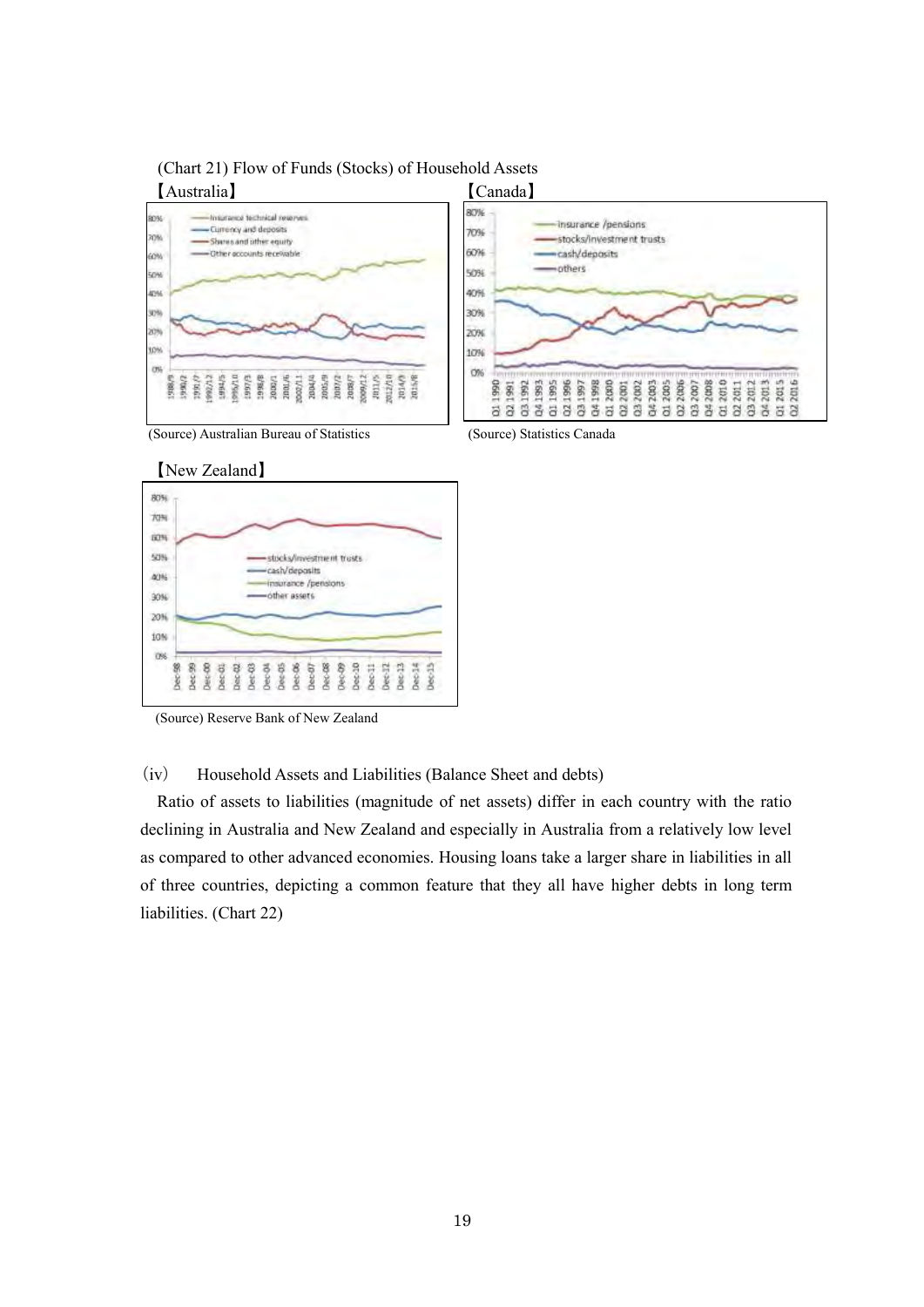

(Chart 22)Balance Sheet of Household assets and Liabilities

(Source) Reserve Bank of New Zealand

Az.

Dec

Ą

(v) Investing environment for risk assets (Stock markets and Inflation Rates)

 $\frac{5}{2}$ 

Stock markets in Australia and Canada are on a rising trend in the long-run. In New Zealand, the market had stagnated after the global financial crisis of 2008, but it is recovering momentum. On the inflation side, led by New Zealand, these countries have adopted for some time an inflation targeting policy to make the price movement stabilize, thus maintaining a stable price level albeit on a slightly deflationary trend. Thus the indicators imply a better environment for investment in all of these countries. (Chart 23)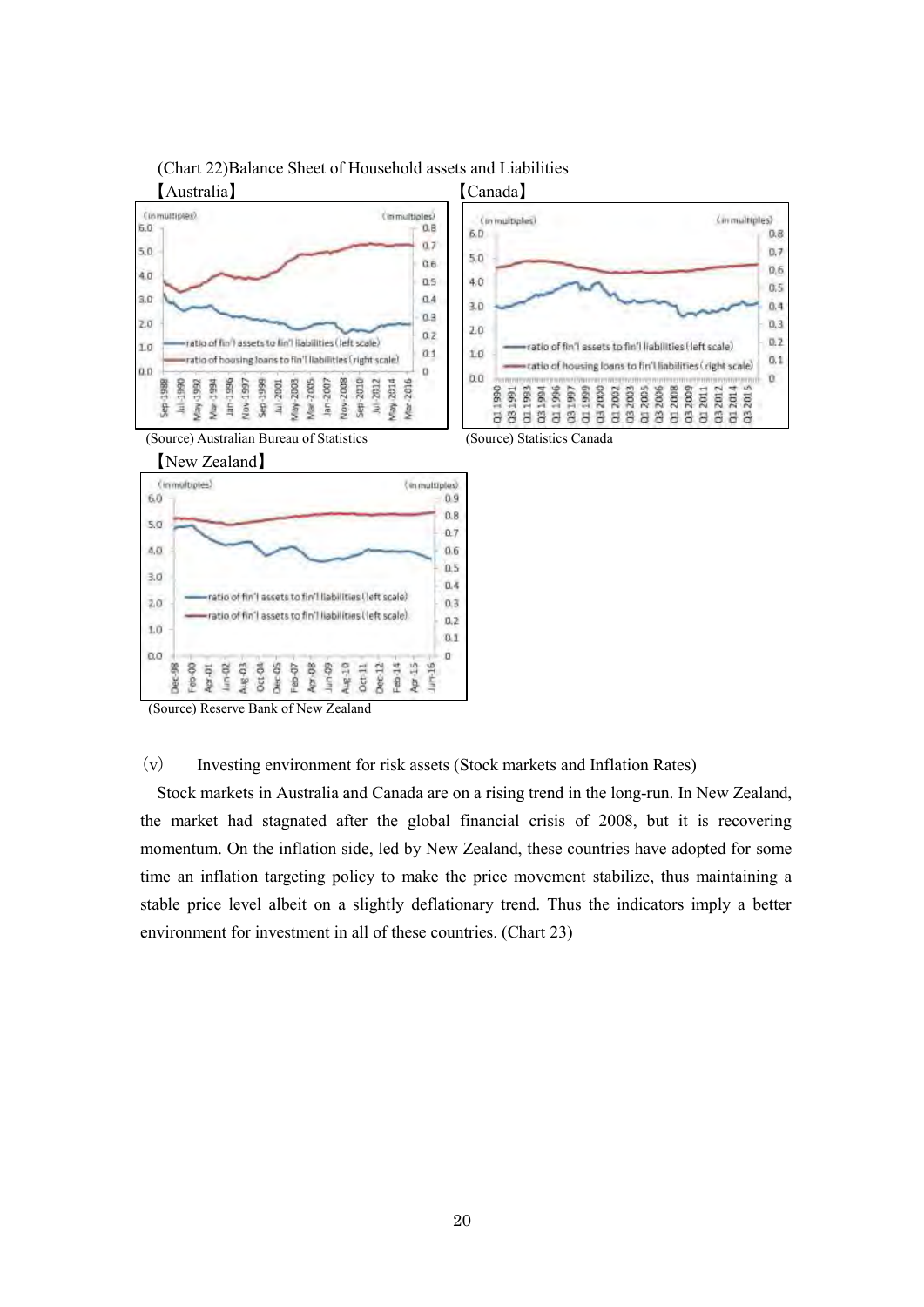

(Source) Datastream

## (vi) Yields on 10-year government bonds

In all of the three countries yields have been tended to go down in the long run with an inflow of funds from other advanced economies. Depending on the income structure of each insurance company and pension fund, this will affect their income margins if the long-term fixed income products constitute the main part of their investment. (Chart 24)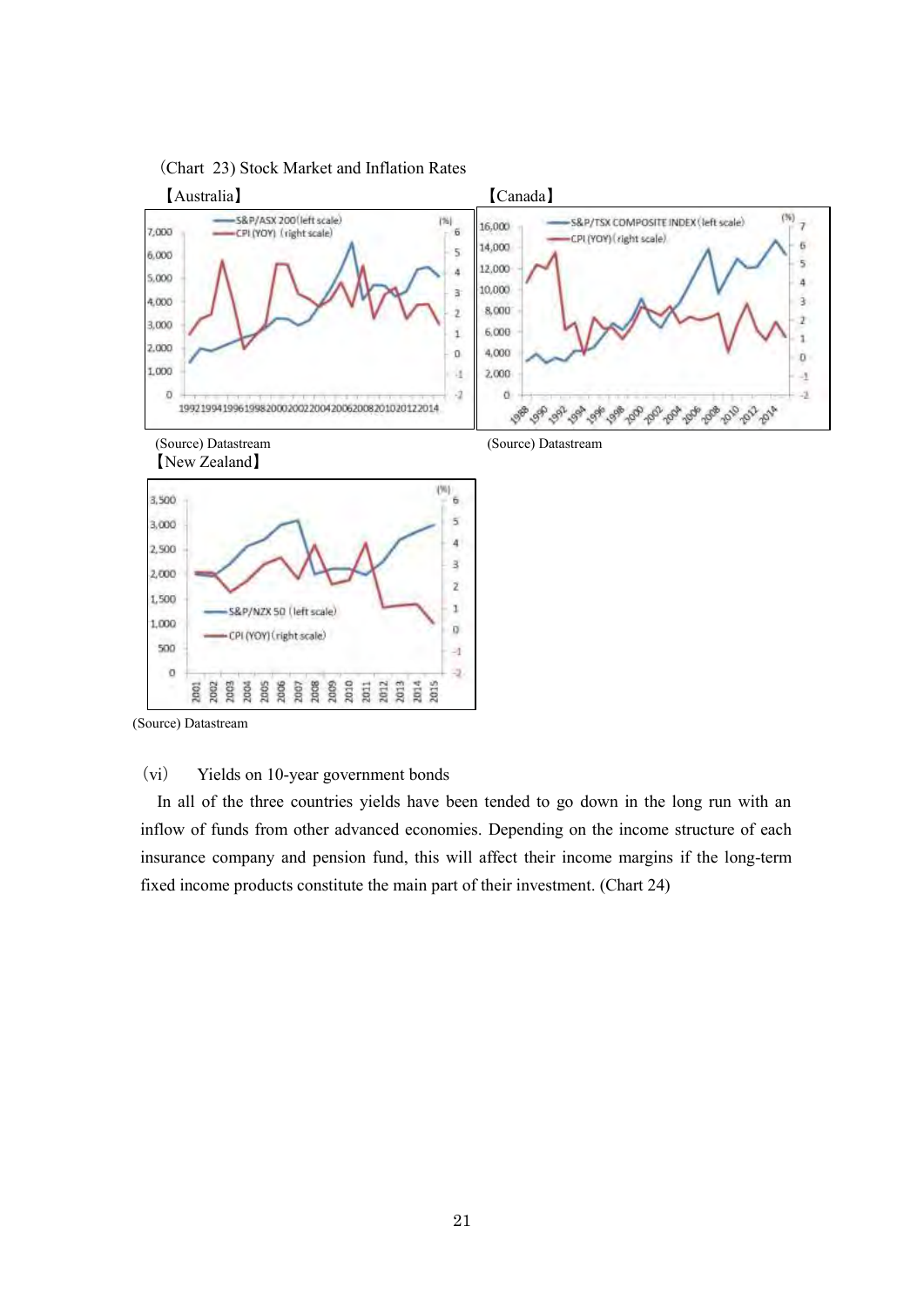

(Chart 24)Yields on 10-year Government Bonds

(Source) Datastream

#### (vii) Section Conclusion

The three countries have enjoyed a long-term economic growth with a moderate change of demographic composition due to an inflow of immigrants from foreign countries and a natural increase of population except for Canada where the more rapid progress of aging is expected.

On the household assets, in Australia insurance and pensions are on the increase due to superannuation scheme (corporate financed pensions), and although they are expected to continue to increase as the change in demographic composition is relatively small, it will be important for them to take into account the impact the decrease of net assets will have on them. In Canada, despite the large magnitude of insurance and pension funds, given the progress of aging of population and increase in risk assets like investment trusts, further slowing is expected for the growth of insurance and pension funds. In New Zealand, aging of population is occurring although the demographic change is small. Currently the share of insurance and pensions is small, but as in the case of Australia it is expanding centering around the pensions, and there will be a possibility of further growth.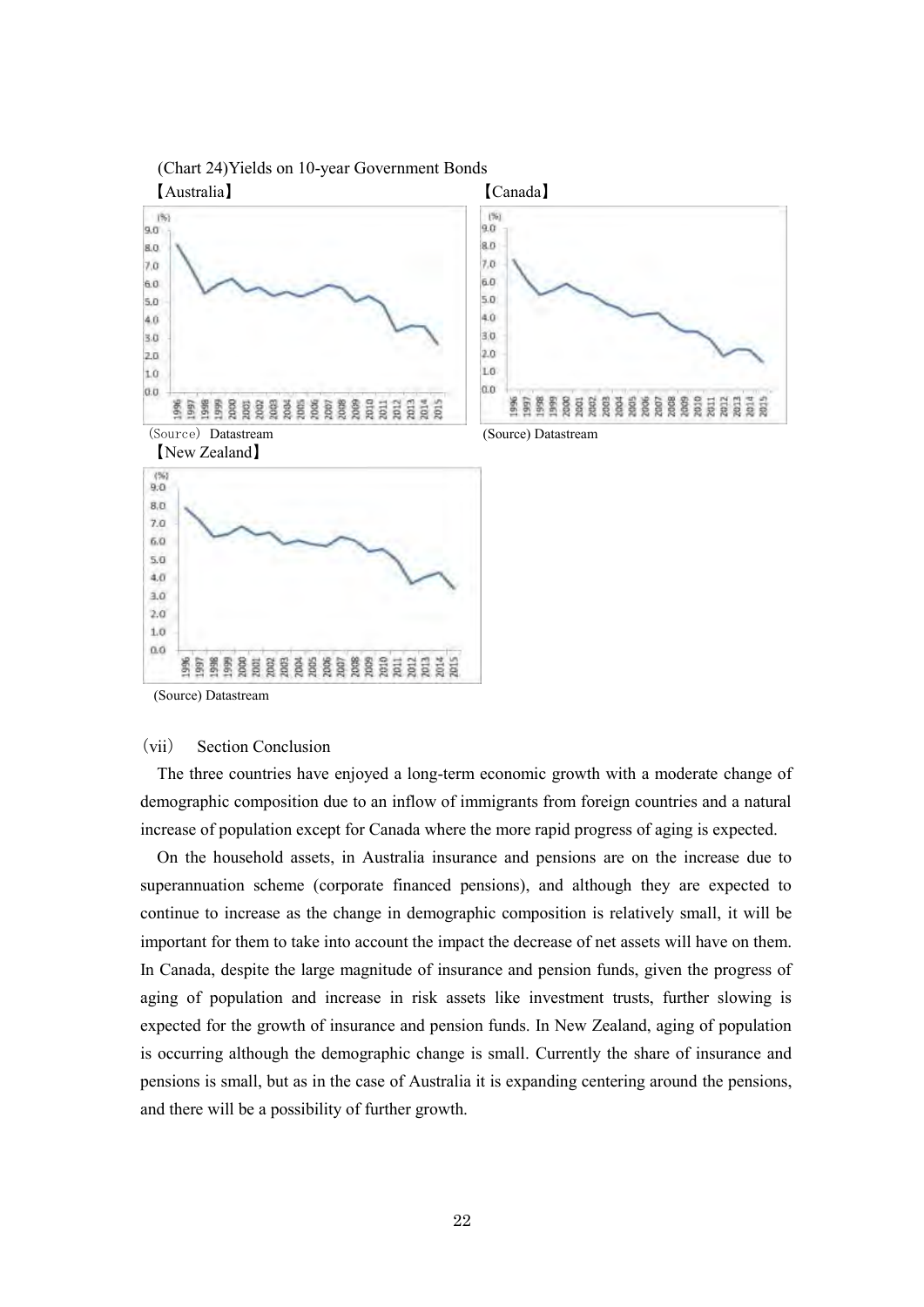#### **(3) Common Agendas for the APEC Region**

As was seen in section (2) above, high holding ratio of cash and deposits among household assets is a common feature for the economic and financial structures both in East Asia and Southeast Asia. The APFF as a reginal framework has been promoting the development of insurance and pension industry by encouraging the household on holdings of long-term assets like insurance and pensions, but still in many countries cash and deposits constitute major parts of the household assets which center on the short-term and safer assets. Yet they show a different feature in their net household assets and magnitude of long-term liabilities.

The demographic changes in countries reviewed in (2) above show that except for Malaysia, the population of elder group (and decline in the number of children in some countries) has been increasing although with a different speed. The prospect of demographic composition for these countries and ASEAN countries shows that the elder people are expected to increase notably especially in East Asian countries and Singapore. Among the ASEAN countries Thailand and some others are expected to have an early arrival of the aged society with a half of other ASEAN countries reaching an aged society in the longer run. (Chart 25)

On the other hand, looking at the labor participation ratio of women in the lower 30s to forecast a direction of declining child-births, its ratio is rapidly increasing in East Asian countries and in Singapore. (Chart 25) Amid the hardships in their work style, housekeeping and childcare environment, it is analyzed to be a factor for the decline in birth rate that the diversification of values and improved education level have encouraged women increasingly to stay unmarried, or marry later and delay the birth<sup>9</sup>. Meanwhile in the ASEAN countries, the labor participation ratio has not changed much in many countries except for Malaysia where the participation ratio has been rising. Future prospect of its participation ratio should be carefully watched because the ratio will change depending on the women's choice of work style and housekeeping and child care environment. (Chart 26)

-

<sup>9</sup> Cabinet Office; Comparison of measures for a society of declining child birth in Asia, 2008 [http://www8.cao.go.jp/shoushi/shoushika/research/cyousa20/hikaku/mokuji\\_pdf.html](http://www8.cao.go.jp/shoushi/shoushika/research/cyousa20/hikaku/mokuji_pdf.html)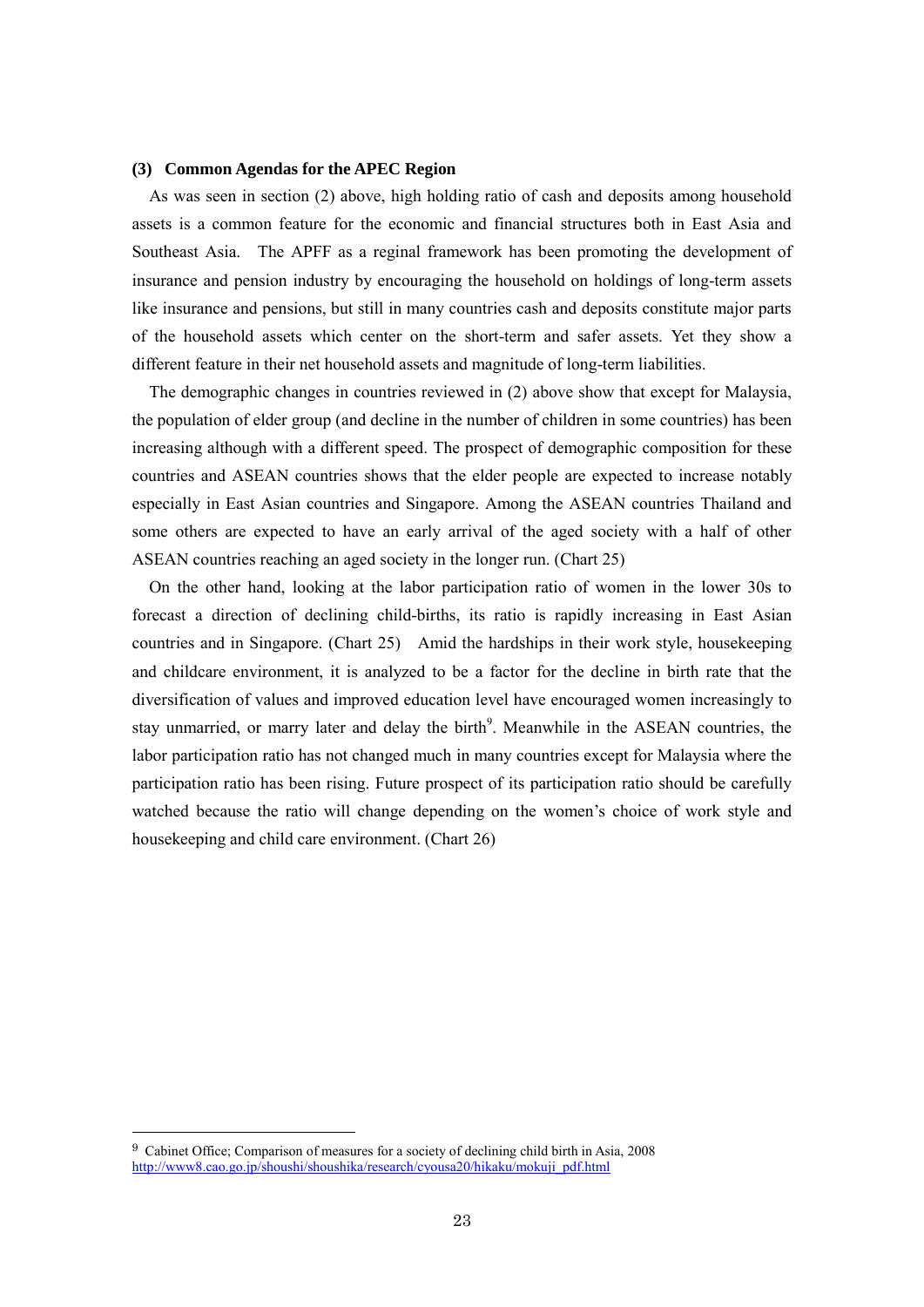

(Chart 25)Forecast of Ratio of Aged People to Population of Productive Age<sup>10</sup>



(Chart 26)Labor Participation Ratio of Women in early  $30s^{11}$ 【Advanced countries in APEC】 【ASEAN and other countries】



-

#### **(4) Direction of Possible Solutions to Common Agendas**

As I touched at the beginning, longevity risk has been discussed as one of the main agendas in the work streams for insurance and pension field of the APFF, together with the discussion on the desirable income security schemes after retirement that include pensions. In the future, in addition to income, many other diversified agendas will be discussed from the perspective of "aging risk". In such diversified trends and developments in the APEC region, it is expected that the social system and business know-hows accumulated in the highly aged societies centering in East Asia and public-private combined efforts on pension system like superannuation system in Australia and their business know-hows will furnish rich examples for the construction of social

<sup>&</sup>lt;sup>10</sup> In the forecast, medium level was used for "fertility rate". Productive-age population is defined as those of 15 to 64. The dot line in purple indicates the level at the start of super-aged society of Japan (data for 2005, the nearest year in every 5 years, although actually the level exceeded 21% of total population in 2007). The dot line in red shows the level at the start of aged society (1995)

<sup>&</sup>lt;sup>11</sup> Taiwan is estimated from the data of "Asian other non-specified areas"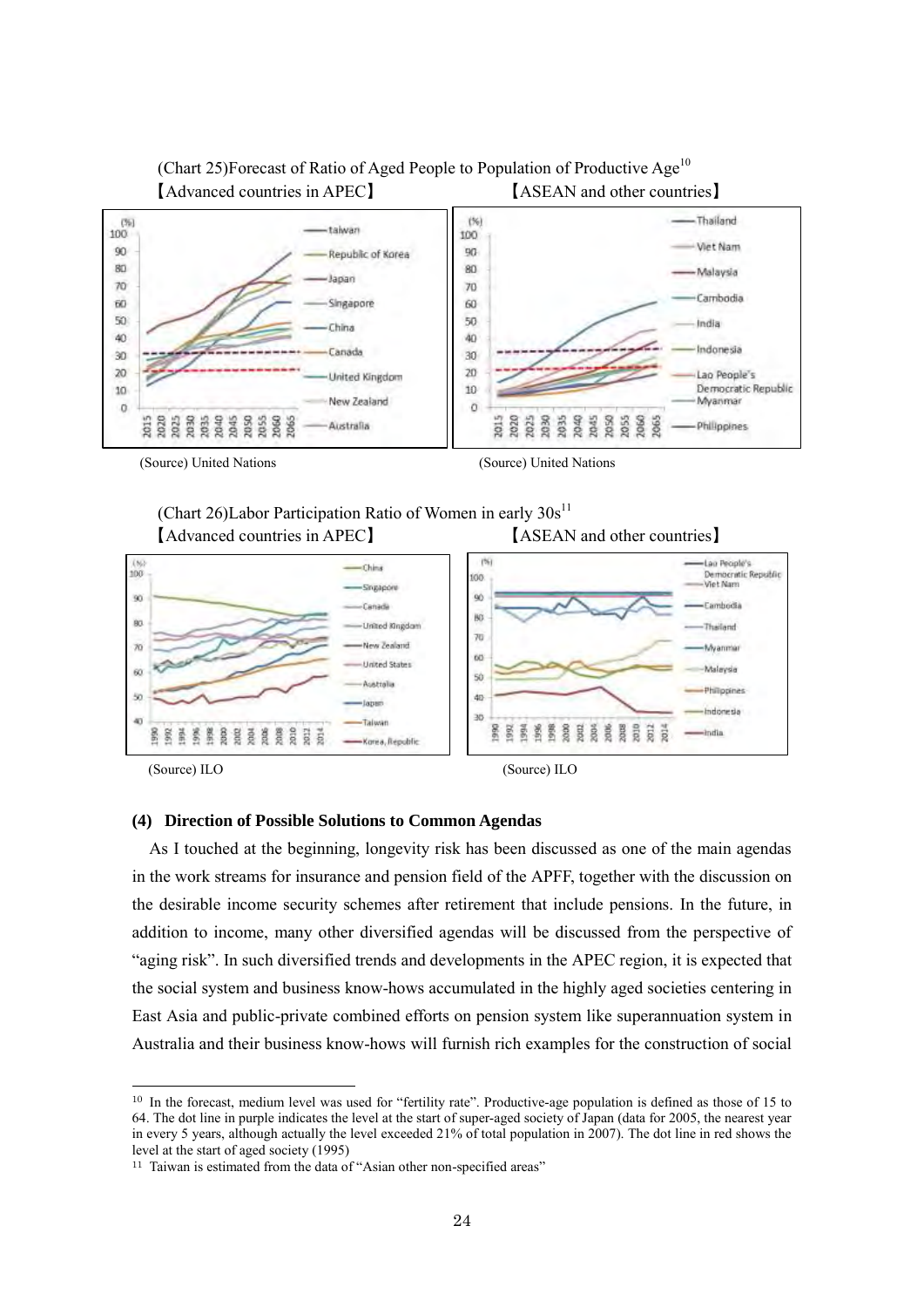system and development of business in the ASEAN and other countries that will face longevity risks in the future. Especially introduction of a "compulsory funding method" that accompanies a legal obligation for funding of a certain ratio of total contributions, as is seen in the superannuation system in Australia, may accelerate the flow of funds from cash/deposits to long-term funds on its binding power. That is what has been occurring in Australia. The income scheme after retirement like pensions closely relates to the paradigm of a country, so much will be subject to its political and administrative developments. However, introduction of a similar system on a private initiative into the ASEAN countries will be considered an alternative option to be encouraged from the perspective of development of private insurance industry.

#### **3. Conclusion**

The APEC region, while showing diversified aspects despite many economic and financial similarities, faces a common challenge of aging of population. It is projected that the process of aging population will accelerate especially in East Asia and Singapore, and about half of major countries in the ASEAN and others will see a start of aged society in the long run.

In such economic circumstances, social system and its business know-hows built in the East Asian countries and Singapore and pension system jointly supported by public-private partnership and its business knowhow in Australia that has a fast growth of insurance and pension industry will be utilized as examples and lessons for those countries including ASEAN countries which will face an aging society in the middle and long term. In that process it is anticipated that insurance companies in advanced economies will plan a shift and diversification of their business structure from that of traditional homeland-oriented income base to the one based on expanding into other countries. They will acquire more business know-hows through new capital subscriptions to or buyouts of those insurance countries in advanced economies in the short run, and then in the medium to long run will provide business know-hows thus constructed to other insurance companies located in the ASEAN countries and others through new capital injections to or buyouts of the latter companies.

In this respect, it is quite important to watch the political and regulatory developments related to post-retirement incomes schemes for the elder population, such as pensions. The post-retirement incomes including pensions of the elder people should be taken into account from a longer term of perspective in addition to short-term developments in the financial market and others. Even in the countries where the aging has not started yet, the issue of post-retirement incomes should be discussed at an early stage.